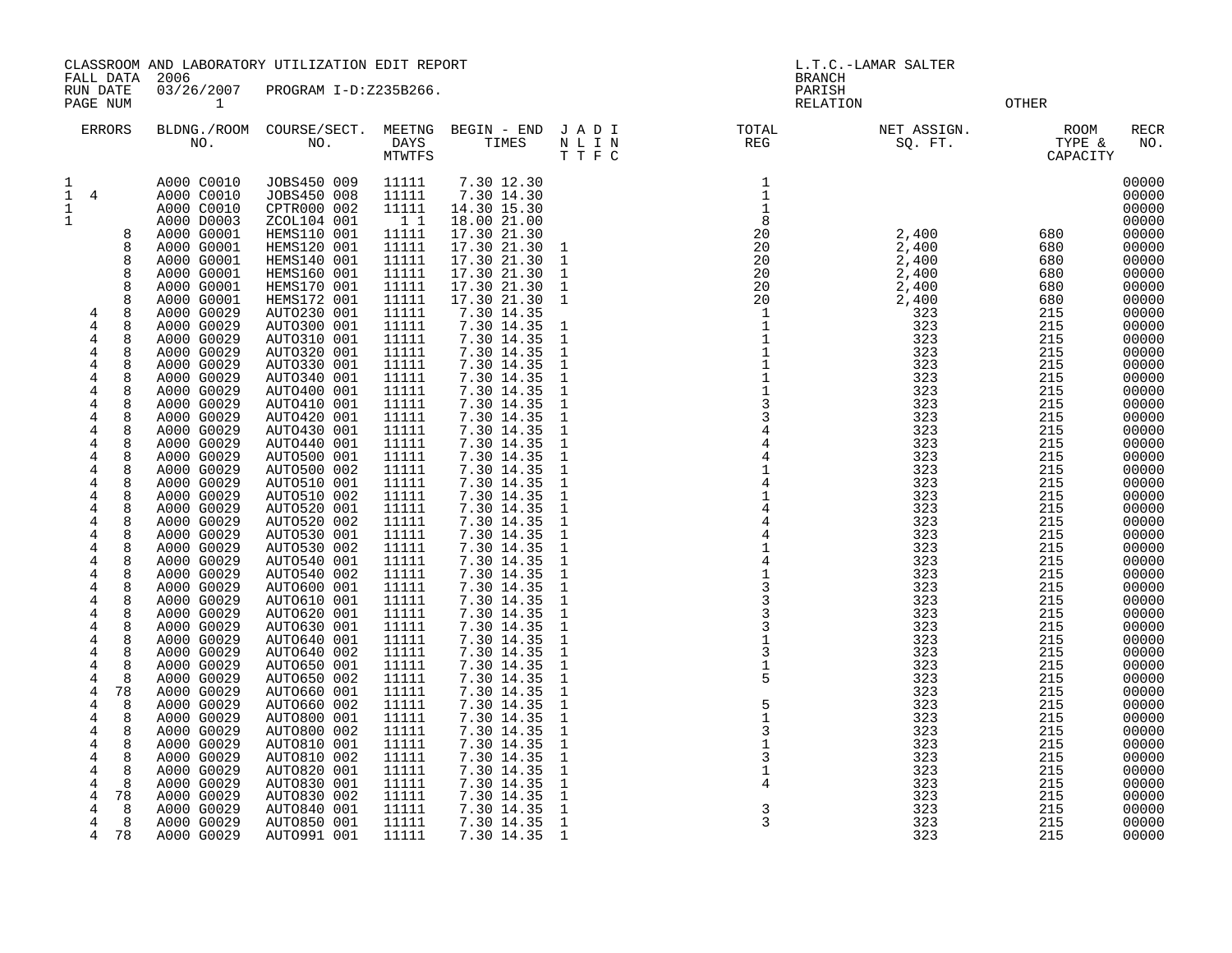CLASSROOM AND LABORATORY UTILIZATION EDIT REPORT SERVICES AND REPORT THE L.T.C.-LAMAR SALTER

 FALL DATA 2006 BRANCH RUN DATE 03/26/2007 PROGRAM I-D:Z235B266. PARISH PAGE NUM 2 CONTROL 2 CONTROL CONTROL CONTROL CONTROL CONTROL CONTROL CONTROL CONTROL CONTROL CONTROL CONTROL CONTROL CONTROL CONTROL CONTROL CONTROL CONTROL CONTROL CONTROL CONTROL CONTROL CONTROL CONTROL CONTROL CONTROL C

| ERRORS                    | BLDNG./ROOM<br>NO.       | COURSE/SECT.<br>NO.        | MEETNG<br>DAYS<br>MTWTFS | BEGIN - END<br>TIMES     | JADI<br>N L I N<br>TTFC      | TOTAL<br>$\mathbb{REG}$                         | NET ASSIGN.<br>SQ. FT. | ROOM<br>TYPE &<br>CAPACITY | RECR<br>NO.    |
|---------------------------|--------------------------|----------------------------|--------------------------|--------------------------|------------------------------|-------------------------------------------------|------------------------|----------------------------|----------------|
| 8<br>4                    | A000 G0029               | AUTO995 001                | 11111                    | 7.30 14.35               | $\mathbf{1}$                 |                                                 | 323                    | 215                        | 00000          |
| 8<br>4                    | A000 G0029               | AUTO100 001                | 11111                    | 7.35 14.35               | $\mathbf{1}$                 |                                                 | 323                    | 215                        | 00000          |
| $\overline{4}$<br>8       | A000 G0029               | AUTO110 001                | 11111                    | 7.35 14.35               | $\mathbf{1}$                 |                                                 | 323                    | 215                        | 00000          |
| 8<br>4                    | A000 G0029               | AUTO120 001                | 11111                    | 7.35 14.35               | $\mathbf{1}$                 |                                                 | 323                    | 215                        | 00000          |
| 8<br>4                    | A000 G0029               | AUTO130 001                | 11111                    | 7.35 14.35               | $\mathbf{1}$                 | $\frac{1}{4}$<br>$\frac{4}{4}$<br>$\frac{4}{4}$ | 323                    | 215                        | 00000          |
| 4<br>8                    | A000 G0029               | AUTO200 001                | 11111                    | 7.35 14.35               | $\mathbf{1}$                 |                                                 | 323                    | 215                        | 00000          |
| 4                         | A000 G0029               | AUTO210 001                | 11111                    | 7.35 14.35               | $\mathbf{1}$                 | $\,4$                                           | 323                    | 215                        | 00000          |
| 8<br>4                    | A000 G0029               | AUTO220 001                | 11111                    | 7.35 14.35               | $\overline{1}$               | $\,4$                                           | 323                    | 215                        | 00000          |
| 3                         | A000 G0030               | WELD210 003                | 11111                    | 7.30<br>.30              |                              | $\mathbf{1}$                                    | 4,475                  | 210                        | 00000<br>20    |
| 7                         | A000 G0030               | JOBS450 005                | 11111                    | 7.30 11.30               |                              |                                                 | 4,475                  | 210                        | 00000<br>20    |
|                           | A000 G0030               | WELD110 003                | 11111                    | 7.30 11.30               | $\mathbf{1}$                 | $\frac{1}{1}$                                   | 4,475                  | 210                        | 00000<br>20    |
| 9                         | A000 G0030               | WELD110 003                | 11111                    | 7.30 11.30               |                              |                                                 | 4,475                  | 210<br>20                  | 00000          |
| 7                         | A000 G0030               | WELD111 003                | 11111                    | 7.30 11.30               | 1                            |                                                 | 4,475                  | 210<br>20                  | 00000          |
|                           | A000 G0030               | WELD120 003                | 11111                    | 7.30 11.30               | $\mathbf{1}$                 |                                                 | 4,475                  | 210<br>20                  | 00000          |
|                           | A000 G0030               | WELD140 003                | 11111                    | 7.30 11.30               | $\mathbf{1}$                 |                                                 | 4,475                  | 210<br>20                  | 00000          |
|                           | A000 G0030               | WELD210 003                | 11111                    | 7.30 11.30               | $\mathbf{1}$                 | $\begin{array}{c} 1 \\ 1 \\ 1 \\ 1 \end{array}$ | 4,475                  | 210<br>20                  | 00000          |
|                           | A000 G0030               | WELD410 003                | 11111                    | 7.30 11.30               | $\mathbf{1}$                 |                                                 | 4,475                  | 210<br>20                  | 00000          |
|                           | A000 G0030               | WELD230 003                | 11111                    | 7.30 12.30               | $\mathbf{1}$                 | 1<br>$\begin{array}{c}\n2 \\ 4\n\end{array}$    | 4,475                  | 210<br>20                  | 00000          |
| 7<br>4                    | A000 G0030               | CPTR000 006                | 11111                    | 7.30 14.30               | $\mathbf{1}$                 |                                                 | 4,475                  | 210<br>20                  | 00000          |
| 4<br>7                    | A000 G0030               | JOBS450 007                | 11111                    | 7.30 14.30               | $\mathbf{1}$                 |                                                 | 4,475                  | 210<br>20                  | 00000          |
| 4                         | A000 G0030               | MATH000 001                | 11111                    | 7.30 14.30               | $\mathbf{1}$<br>$\mathbf{1}$ |                                                 | 4,475                  | 210<br>20                  | 00000          |
| 4                         | A000 G0030               | WELD110 001                | 11111                    | 7.30 14.30               |                              | $\mathbf 1$                                     | 4,475<br>4,475         | 210<br>20                  | 00000          |
| 4<br>9<br>7               | A000 G0030<br>A000 G0030 | WELD110 001                | 11111<br>11111           | 7.30 14.30               | 1                            |                                                 | 4,475                  | 210<br>20<br>210<br>20     | 00000<br>00000 |
| 4<br>$7\phantom{.0}$<br>9 | A000 G0030               | WELD110 002<br>WELD110 002 | 11111                    | 7.30 14.30<br>7.30 14.30 |                              |                                                 | 4,475                  | 210<br>20                  | 00000          |
| 4<br>4<br>7               | A000 G0030               | WELD111 001                | 11111                    | 7.30 14.30               | 1                            |                                                 | 4,475                  | 210<br>20                  | 00000          |
| 7<br>4                    | A000 G0030               | WELD111 002                | 11111                    | 7.30 14.30               | $\mathbf{1}$                 |                                                 | 4,475                  | 210<br>20                  | 00000          |
| 7<br>4                    | A000 G0030               | WELD112 001                | 11111                    | 7.30 14.30               | $\mathbf{1}$                 |                                                 | 4,475                  | 210<br>20                  | 00000          |
| 7<br>4                    | A000 G0030               | WELD112 002                | 11111                    | 7.30 14.30               | $\mathbf{1}$                 |                                                 | 4,475                  | 210<br>20                  | 00000          |
| 7<br>4                    | A000 G0030               | WELD113 001                | 11111                    | 7.30 14.30               | $\mathbf{1}$                 |                                                 | 4,475                  | 210<br>20                  | 00000          |
| 4<br>7                    | A000 G0030               | WELD113 002                | 11111                    | 7.30 14.30               | $1\,$                        |                                                 | 4,475                  | 210<br>20                  | 00000          |
| 7<br>4                    | A000 G0030               | WELD114 001                | 11111                    | 7.30 14.30               | $\mathbf{1}$                 |                                                 | 4,475                  | 210<br>20                  | 00000          |
| 7<br>4                    | A000 G0030               | WELD114 002                | 11111                    | 7.30 14.30               | $\mathbf{1}$                 |                                                 | 4,475                  | 210                        | 20<br>00000    |
| 4                         | A000 G0030               | WELD120 001                | 11111                    | 7.30 14.30               | $\mathbf{1}$                 | $\overline{4}$                                  | 4,475                  | 210<br>20                  | 00000          |
| 7<br>4                    | A000 G0030               | WELD120 002                | 11111                    | 7.30 14.30               | $\mathbf{1}$                 |                                                 | 4,475                  | 210<br>20                  | 00000          |
| 4                         | A000 G0030               | WELD130 001                | 11111                    | 7.30 14.30               | $\mathbf{1}$                 | 6                                               | 4,475                  | 210<br>20                  | 00000          |
| $7\phantom{.0}$<br>4      | A000 G0030               | WELD130 002                | 11111                    | 7.30 14.30               | $\mathbf{1}$                 |                                                 | 4,475                  | 210<br>20                  | 00000          |
| 4<br>7                    | A000 G0030               | WELD140 001                | 11111                    | 7.30 14.30               | $\mathbf{1}$                 |                                                 | 4,475                  | 210<br>20                  | 00000          |
| 7<br>4                    | A000 G0030               | WELD140 002                | 11111                    | 7.30 14.30               | $\mathbf{1}$                 |                                                 | 4,475                  | 210                        | 00000<br>20    |
| 4                         | A000 G0030               | WELD210 001                | 11111                    | 7.30 14.30               | $\mathbf{1}$                 | $\overline{4}$                                  | 4,475                  | 210<br>20                  | 00000          |
| 4                         | A000 G0030               | WELD210 001                | 11111                    | 7.30 14.30               |                              | $\mathbf{1}$                                    | 4,475                  | 210<br>20                  | 00000          |
| $\overline{7}$<br>4       | A000 G0030               | WELD210 002                | 11111                    | 7.30 14.30               | $\mathbf{1}$                 |                                                 | 4,475                  | 210<br>20                  | 00000          |
| 4<br>79                   | A000 G0030               | WELD210 002                | 11111                    | 7.30 14.30               |                              |                                                 | 4,475                  | 210<br>20                  | 00000          |
| 8<br>4                    | A000 G0030               | WELD220 001                | 11111                    | 7.30 14.30               | $\mathbf{1}$                 | $\sqrt{2}$                                      | 4,475                  | 210<br>20                  | 00000          |
| 78<br>4                   | A000 G0030               | WELD220 002                | 11111                    | 7.30 14.30               | $\mathbf{1}$                 |                                                 | 4,475                  | 210<br>20                  | 00000          |
| 8<br>4<br>78<br>4         | A000 G0030               | WELD221 001<br>WELD221 002 | 11111                    | 7.30 14.30               | $\mathbf{1}$<br>$\mathbf{1}$ | $\sqrt{2}$                                      | 4,475<br>4,475         | 210<br>20<br>210<br>20     | 00000<br>00000 |
| 4<br>8                    | A000 G0030<br>A000 G0030 | WELD222 001                | 11111<br>11111           | 7.30 14.30<br>7.30 14.30 | $\mathbf{1}$                 | $\overline{a}$                                  | 4,475                  | 210                        | 20<br>00000    |
| 78<br>4                   | A000 G0030               | WELD222 002                | 11111                    | 7.30 14.30               | $\mathbf{1}$                 |                                                 | 4,475                  | 210<br>20                  | 00000          |
| 4<br>8                    | A000 G0030               | WELD230 001                | 11111                    | 7.30 14.30               | $\mathbf 1$                  | $\mathbf 1$                                     | 4,475                  | 210                        | 20<br>00000    |
| 4<br>78                   | A000 G0030               | WELD230 002                | 11111                    | 7.30 14.30               | $\overline{1}$               |                                                 | 4,475                  | 210                        | 00000<br>20    |
|                           |                          |                            |                          |                          |                              |                                                 |                        |                            |                |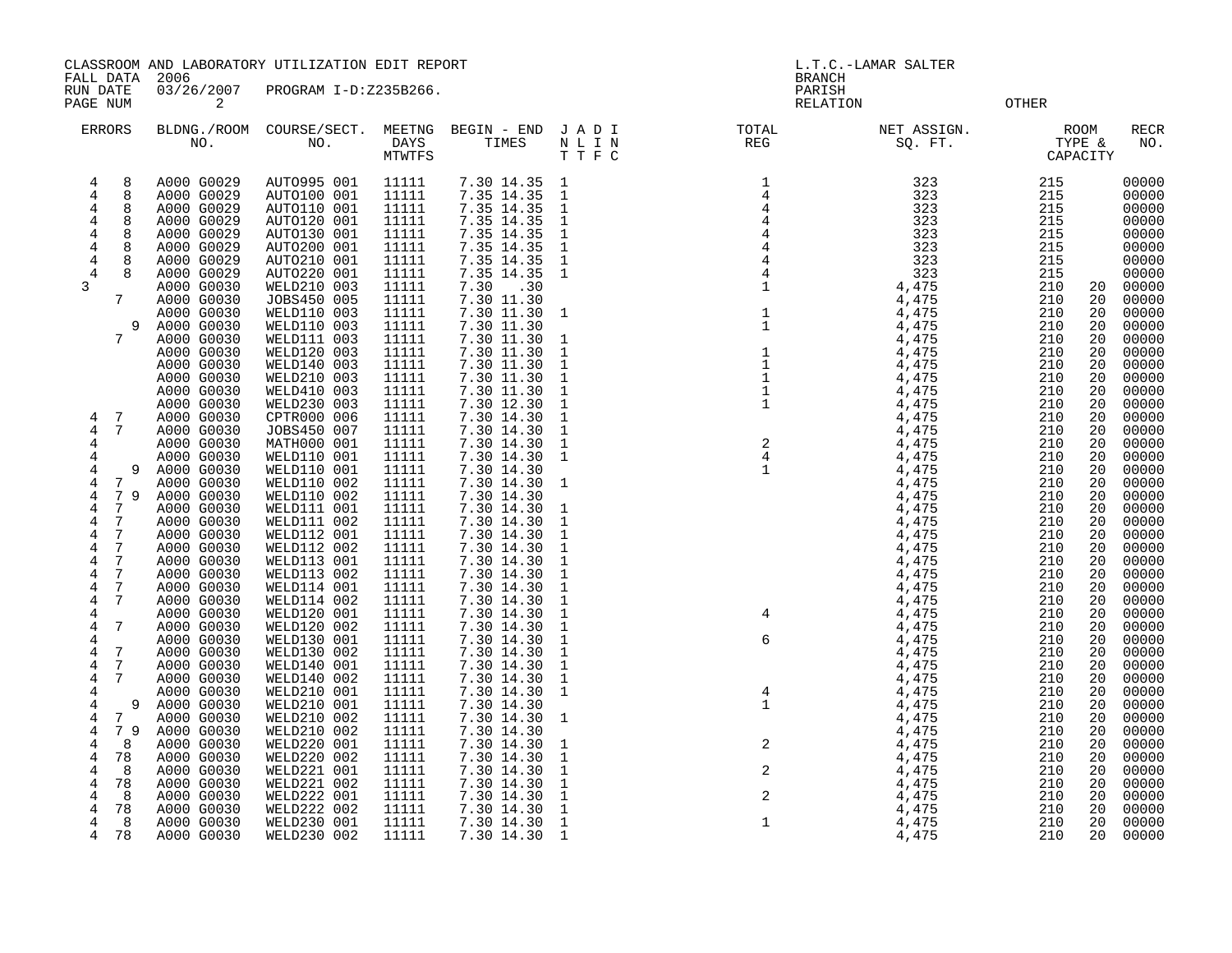CLASSROOM AND LABORATORY UTILIZATION EDIT REPORT AND REPORT THE REPORT OF L.T.C.-LAMAR SALTER

FALL DATA 2006 BRANCH

RUN DATE 03/26/2007 PROGRAM I-D:Z235B266.<br>PAGE NUM 3 0THER PAGE NUM 3 RELATION OTHER

| ERRORS               | BLDNG./ROOM<br>NO.       | COURSE/SECT.<br>NO.        | MEETNG<br>DAYS<br><b>MTWTFS</b> | BEGIN - END<br>TIMES       | JADI<br>$\hbox{N}$ L I $\hbox{N}$<br>T T F C | TOTAL<br><b>REG</b>                     | NET ASSIGN.<br>SQ. FT.        |            | ROOM<br>TYPE &<br>CAPACITY | RECR<br>NO.    |
|----------------------|--------------------------|----------------------------|---------------------------------|----------------------------|----------------------------------------------|-----------------------------------------|-------------------------------|------------|----------------------------|----------------|
| 78<br>4              | A000 G0030               | WELD250 001                | 11111                           | 7.30 14.30 1               |                                              | $\begin{array}{c}\n7\n\end{array}$      | 4,475                         | 210        | 20                         | 00000          |
| 78<br>$\overline{4}$ | A000 G0030               | WELD250 002                | 11111                           | 7.30 14.30                 | $\mathbf{1}$                                 |                                         | 4,475                         | 210        | 20                         | 00000          |
| $\overline{4}$<br>78 | A000 G0030               | WELD251 001                | 11111                           | 7.30 14.30                 | $\mathbf 1$                                  |                                         |                               | 210        | 20                         | 00000          |
| 78<br>4              | A000 G0030               | WELD251 002                | 11111                           | 7.30 14.30                 | $\mathbf{1}$                                 |                                         | $\frac{4}{4}$ , 475<br>4, 475 | 210        | 20                         | 00000          |
| 78<br>4              | A000 G0030               | WELD252 001                | 11111                           | 7.30 14.30                 | $\mathbf{1}$                                 |                                         | 4,475                         | 210        | 20                         | 00000          |
| 4<br>78              | A000 G0030               | WELD252 002                | 11111                           | 7.30 14.30                 | $\mathbf{1}$                                 |                                         |                               | 210        | 20                         | 00000          |
| 8<br>4               | A000 G0030               | WELD310 001                | 11111                           | 7.30 14.30                 | $\overline{1}$                               |                                         | $\frac{4}{4}$ , 475<br>4, 475 | 210        | 20                         | 00000          |
| 789<br>4             | A000 G0030               | WELD310 001                | 11111                           | 7.30 14.30                 |                                              |                                         | 4,475                         | 210        | 20                         | 00000          |
| 78<br>4              | A000 G0030               | WELD310 002                | 11111                           | 7.30 14.30                 | 1                                            |                                         | 4,475                         | 210        | 20                         | 00000          |
| 89<br>$\overline{4}$ | A000 G0030               | WELD310 002                | 11111                           | 7.30 14.30                 |                                              | $1\,$                                   | 4,475                         | 210        | 20                         | 00000          |
| 78<br>4              | A000 G0030               | WELD311 001                | 11111                           | 7.30 14.30                 | $\mathbf{1}$                                 |                                         | $\frac{4}{4}$ , 475<br>4, 475 | 210        | 20                         | 00000          |
| 8<br>4               | A000 G0030               | WELD311 002                | 11111                           | 7.30 14.30                 | $\mathbf{1}$                                 |                                         |                               | 210        | 20                         | 00000          |
| $\overline{4}$<br>78 | A000 G0030               | WELD320 001                | 11111                           | 7.30 14.30                 | $\mathbf{1}$                                 | $\begin{array}{c}\n1 \\ 4\n\end{array}$ | 4,475                         | 210        | 20                         | 00000          |
| $\overline{4}$<br>78 | A000 G0030               | WELD320 002                | 11111                           | 7.30 14.30                 | $\mathbf{1}$                                 |                                         | 4,475                         | 210        | 20                         | 00000          |
| 78<br>4              | A000 G0030               | WELD321 001                | 11111                           | 7.30 14.30                 | $\mathbf{1}$                                 |                                         | 4,475                         | 210        | 20                         | 00000          |
| 78<br>4              | A000 G0030               | WELD321 002                | 11111                           | 7.30 14.30                 | $\mathbf{1}$                                 |                                         | 4,475                         | 210        | 20                         | 00000          |
| 78<br>$\overline{4}$ | A000 G0030               | WELD322 001                | 11111                           | 7.30 14.30                 | $\mathbf{1}$                                 |                                         | 4,475                         | 210        | 20                         | 00000          |
| 4<br>78              | A000 G0030               | WELD322 002                | 11111                           | 7.30 14.30                 | $\mathbf{1}$                                 |                                         | 4,475                         | 210        | 20                         | 00000          |
| 8<br>4               | A000 G0030               | WELD410 001                | 11111                           | 7.30 14.30                 | $\mathbf{1}$                                 |                                         | 4,475                         | 210        | 20                         | 00000          |
| 4<br>78              | A000 G0030               | WELD410 002                | 11111                           | 7.30 14.30                 | $\mathbf 1$                                  |                                         | $\frac{4}{4}$ , 475<br>4, 475 | 210        | 20                         | 00000<br>00000 |
| 4<br>8<br>78         | A000 G0030<br>A000 G0030 | WELD411 001<br>WELD411 002 | 11111<br>11111                  | 7.30 14.30<br>7.30 14.30   | $\mathbf{1}$<br>$\mathbf{1}$                 | $\overline{a}$                          | 4,475                         | 210<br>210 | 20<br>20                   | 00000          |
| 4<br>8               |                          | WELD412 001                | 11111                           |                            |                                              |                                         | 4,475                         |            | 20                         |                |
| 4<br>4<br>78         | A000 G0030<br>A000 G0030 | WELD412 002                | 11111                           | 7.30 14.30                 | $\mathbf{1}$<br>$\mathbf{1}$                 |                                         | 4,475                         | 210<br>210 | 20                         | 00000<br>00000 |
| $\overline{4}$<br>78 | A000 G0030               | WELD420 001                | 11111                           | 7.30 14.30<br>7.30 14.30   | $\mathbf{1}$                                 |                                         |                               | 210        | 20                         | 00000          |
| 78<br>4              | A000 G0030               | WELD420 002                | 11111                           | 7.30 14.30                 | $\mathbf{1}$                                 |                                         | $\frac{4}{4}$ , 475<br>4, 475 | 210        | 20                         | 00000          |
| 78<br>4              | A000 G0030               | WELD510 001                | 11111                           | 7.30 14.30                 | $\mathbf{1}$                                 |                                         | 4,475                         | 210        | 20                         | 00000          |
| 78<br>4              | A000 G0030               | WELD510 002                | 11111                           | 7.30 14.30                 | $\mathbf{1}$                                 |                                         |                               | 210        | 20                         | 00000          |
| 8<br>4               | A000 G0030               | WELD511 001                | 11111                           | 7.30 14.30                 | $\mathbf{1}$                                 |                                         | $\frac{4}{4}$ , 475<br>4, 475 | 210        | 20                         | 00000          |
| 78<br>4              | A000 G0030               | WELD511 002                | 11111                           | 7.30 14.30                 | $\mathbf{1}$                                 |                                         | 4,475                         | 210        | 20                         | 00000          |
| 8<br>4               | A000 G0030               | WELD512 001                | 11111                           | 7.30 14.30                 | $\mathbf{1}$                                 |                                         | $\frac{4}{4}$ , 475<br>4, 475 | 210        | 20                         | 00000          |
| $\overline{4}$<br>78 | A000 G0030               | WELD512 002                | 11111                           | 7.30 14.30                 | $\mathbf{1}$                                 |                                         |                               | 210        | 20                         | 00000          |
| 78<br>4              | A000 G0030               | WELD991 001                | 11111                           | 7.30 14.30                 | $\mathbf{1}$                                 |                                         | 4,475                         | 210        | 20                         | 00000          |
| 78<br>4              | A000 G0030               | WELD991 002                | 11111                           | 7.30 14.30                 | $\mathbf{1}$                                 |                                         | 4,475                         | 210        | 20                         | 00000          |
| 78<br>4              | A000 G0030               | WELD993 001                | 11111                           | $7.30$ 14.30               | $\mathbf{1}$                                 |                                         | 4,475                         | 210        | 20                         | 00000          |
| 4<br>78              | A000 G0030               | WELD993 002                | 11111                           | 7.30 14.30                 | $\mathbf{1}$                                 |                                         | 4,475                         | 210        | 20                         | 00000          |
| 78<br>4              | A000 G0030               | WELD995 001                | 11111                           | 7.30 14.30                 | $\mathbf{1}$                                 |                                         | 4,475                         | 210        | 20                         | 00000          |
| 78<br>4              | A000 G0030               | WELD995 002                | 11111                           | 7.30 14.30                 | $\mathbf{1}$                                 |                                         | 4,475                         | 210        | 20                         | 00000          |
| 8<br>4               | A000 G0030               | WELD420 003                | 111                             | 7.30 14.30                 | $\mathbf{1}$                                 |                                         | 4,475                         | 210        | 20                         | 00000          |
| 4<br>8               | A000 G0030               | WELD510 003                | 111                             | 7.30 14.30                 | $\mathbf{1}$                                 |                                         | 4,475                         | 210        | 20                         | 00000          |
| 8                    | A000 G0030               | WELD110 004                | 11111                           | 9.30 14.00                 | $\mathbf{1}$                                 |                                         | 4,475                         | 210        | 20                         | 00000          |
| 8                    | A000 G0030               | WELD120 004                | 11111                           | 9.30 14.00                 | $\mathbf{1}$                                 | $\frac{1}{1}$                           | 4,475                         | 210        | 20                         | 00000          |
| 8                    | A000 G0030               | WELD140 004                | 11111                           | 9.30 14.00                 | $\mathbf{1}$                                 |                                         | 4,475                         | 210        | 20                         | 00000          |
| 8                    | A000 G0030               | WELD210 004                | 11111                           | 9.30 14.00                 | $\mathbf{1}$                                 | $\mathsf 3$                             | 4,475                         | 210        | 20                         | 00000          |
| 8                    | A000 G0030               | WELD410 004                | 11111                           | 9.30 14.00                 | $\mathbf{1}$                                 | $\overline{3}$                          | 4,475                         | 210        | 20                         | 00000          |
| 8                    | A000 G0030               | MATH050 001                | 11                              | 11.30 12.50                | $\mathbf{1}$                                 | 16                                      | 4,475                         | 210        | 20                         | 00000          |
| 8                    | A000 G0030               | WELD140 005                | 11111                           | 12.00 15.00                | $1\,$                                        | $\overline{3}$                          | 4,475                         | 210        | 20                         | 00000          |
| 8                    | A000 G0030               | WELD210 005                | 11111                           | 12.00 15.00<br>12.00 15.00 | $\frac{1}{1}$                                | $\overline{3}$                          | 4,475<br>4,475                | 210        | 20                         | 00000          |
| 8<br>8               | A000 G0030<br>A000 G0030 | WELD310 003<br>WELD410 005 | 11111<br>11111                  | 12.00 15.00                | $\overline{1}$                               | $\mathbf{3}$<br>$\mathsf 3$             | 4,475                         | 210<br>210 | 20<br>20                   | 00000<br>00000 |
| 7                    | A000 G0030               | ZWEL102 001                | 11                              | 17.30 20.30                |                                              |                                         | 4,475                         | 210        | 20                         | 00000          |
|                      |                          |                            |                                 |                            |                                              |                                         |                               |            |                            |                |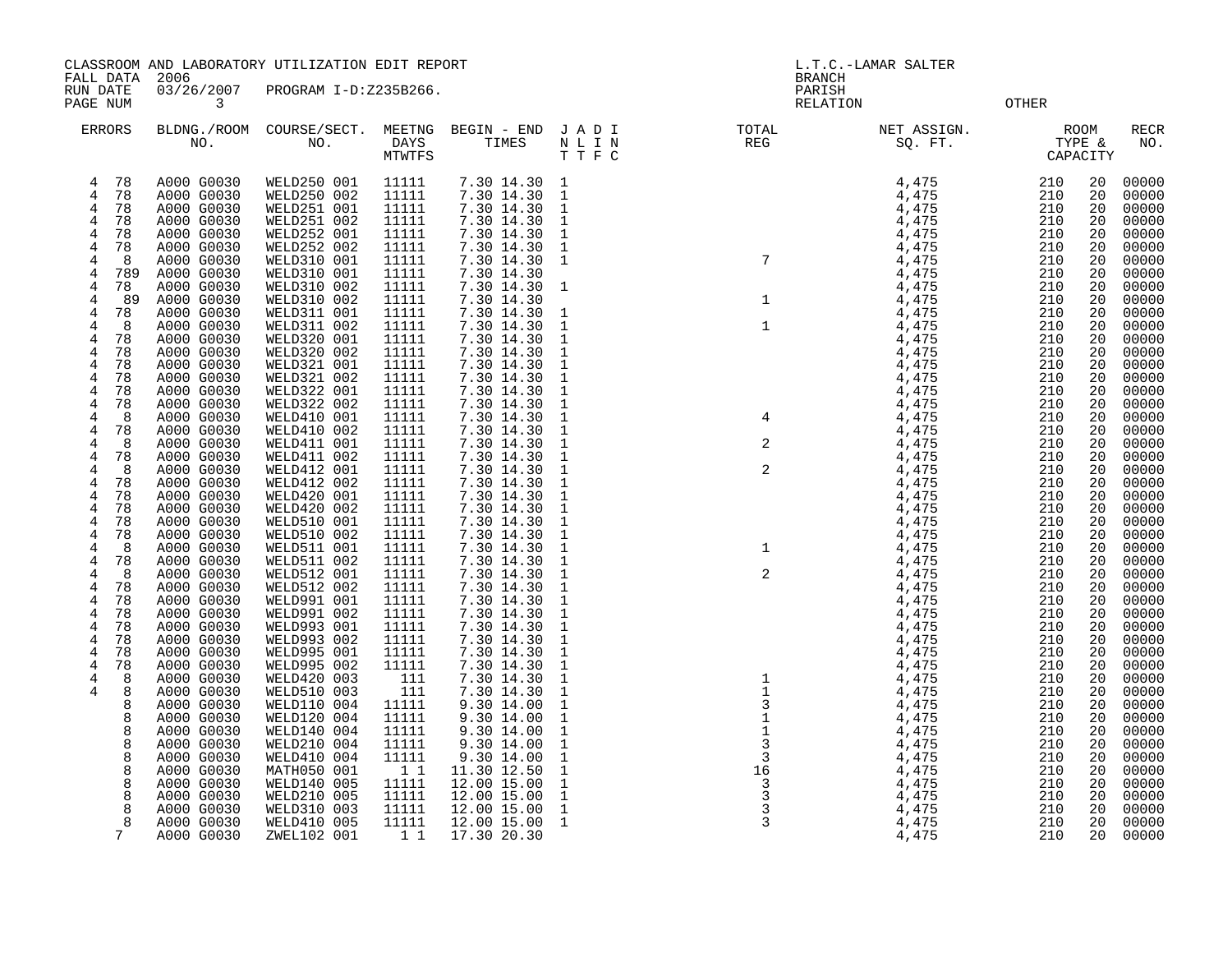|                             |                      |           |                                       | CLASSROOM AND LABORATORY UTILIZATION EDIT REPORT                         |                                                |                             |                              |                   | L.T.C.-LAMAR SALTER                                                                                                                                                                                                                                                                                                                                                                                                                                                                                                                                              |                    |          |                    |
|-----------------------------|----------------------|-----------|---------------------------------------|--------------------------------------------------------------------------|------------------------------------------------|-----------------------------|------------------------------|-------------------|------------------------------------------------------------------------------------------------------------------------------------------------------------------------------------------------------------------------------------------------------------------------------------------------------------------------------------------------------------------------------------------------------------------------------------------------------------------------------------------------------------------------------------------------------------------|--------------------|----------|--------------------|
|                             | RUN DATE<br>PAGE NUM | FALL DATA | 2006<br>03/26/2007<br>$4\overline{ }$ | PROGRAM I-D:Z235B266.                                                    |                                                |                             |                              |                   | <b>BRANCH</b><br>PARISH<br><b>OTHER</b><br>RELATION                                                                                                                                                                                                                                                                                                                                                                                                                                                                                                              |                    |          |                    |
|                             | <b>ERRORS</b>        |           |                                       |                                                                          |                                                |                             |                              |                   | BLDNG./ROOM COURSE/SECT. MEETNG BEGIN – END JADI TOTAL NET ASSIGN.<br>NO. NO. DAYS TIMES NLIN REG SQ.FT.<br>MTWTFS TTFC<br>$\begin{array}{cccccccc} \text{L} & \text{L} & \text{R} & \text{L} & \text{L} & \text{L} \\ \text{L} & \text{R} & \text{R} & \text{R} & \text{R} & \text{R} \\ \text{L} & \text{L} & \text{R} & \text{R} & \text{R} & \text{R} \\ \text{L} & \text{L} & \text{R} & \text{R} & \text{R} & \text{R} \\ \text{L} & \text{L} & \text{R} & \text{R} & \text{R} & \text{R} \\ \text{L} & \text{L} & \text{R} & \text{R} & \text{R} & \text$ | TYPE &<br>CAPACITY | ROOM     | <b>RECR</b><br>NO. |
|                             |                      | 7         | A000 G0030                            |                                                                          |                                                | 17.30 20.30                 | 1                            |                   |                                                                                                                                                                                                                                                                                                                                                                                                                                                                                                                                                                  |                    | 20       | 00000              |
|                             |                      | 7<br>7    | A000 G0030<br>A000 G0030              | ZWEL106 001 1 1<br>ZWEL108 001 1 1<br>ZWEL109 001 1 1<br>ZWEL109 001 1 1 |                                                | 17.30 20.30<br>17.30 20.30  | 1<br>$\mathbf{1}$            |                   |                                                                                                                                                                                                                                                                                                                                                                                                                                                                                                                                                                  |                    | 20<br>20 | 00000<br>00000     |
|                             |                      | 7         | A000 G0030                            | ZWEL110 001                                                              |                                                | 17.30 20.30                 | $\mathbf{1}$                 |                   |                                                                                                                                                                                                                                                                                                                                                                                                                                                                                                                                                                  |                    | 20       | 00000              |
|                             | $\overline{4}$       | - 8       | A000 G0037                            | CARP620 002                                                              | $\begin{array}{rr} 1 & 1 \\ 1 & 1 \end{array}$ | 7.30 14.30                  |                              |                   |                                                                                                                                                                                                                                                                                                                                                                                                                                                                                                                                                                  |                    |          | 00000              |
|                             |                      | 8<br>78   | A000 G0037<br>A000 G0037              | CARP110 001<br>CARP110 002                                               | 11111<br>11111                                 | 8.30 10.30<br>8.30 10.30    | $\mathbf{1}$<br>$\mathbf{1}$ |                   |                                                                                                                                                                                                                                                                                                                                                                                                                                                                                                                                                                  |                    |          | 00000<br>00000     |
|                             |                      | 78        | A000 G0037                            | CARP110 003                                                              | 11111                                          | 8.30 10.30                  | $\mathbf{1}$                 |                   |                                                                                                                                                                                                                                                                                                                                                                                                                                                                                                                                                                  |                    |          | 00000              |
| 1                           |                      |           | A000 G0039                            | CSRV000 001                                                              | 11 11                                          | 8.00 10.15                  |                              |                   |                                                                                                                                                                                                                                                                                                                                                                                                                                                                                                                                                                  |                    |          | 00000              |
|                             |                      |           | A000 G0040                            | CARP110 001                                                              | 11111                                          | 7.30 8.30                   |                              |                   |                                                                                                                                                                                                                                                                                                                                                                                                                                                                                                                                                                  |                    | 89       | 00000              |
|                             | 4                    | -7        | A000 G0040<br>A000 G0040              | CARP620 001<br>CARP991 001                                               | 11111<br>11111                                 | $7.30$ $9.00$<br>7.30 13.30 | $\mathbf{1}$<br>$\mathbf{1}$ |                   |                                                                                                                                                                                                                                                                                                                                                                                                                                                                                                                                                                  |                    | 89<br>89 | 00000<br>00000     |
|                             | 4                    |           | A000 G0040                            | CARP993 001                                                              | 11111                                          | 7.30 13.30                  | $\mathbf{1}$                 |                   |                                                                                                                                                                                                                                                                                                                                                                                                                                                                                                                                                                  |                    | 89       | 00000              |
|                             | 4                    |           | A000 G0040                            | CARP995 001                                                              | 11111                                          | 7.30 13.30                  | $\mathbf{1}$                 |                   |                                                                                                                                                                                                                                                                                                                                                                                                                                                                                                                                                                  |                    | 89       | 00000              |
|                             | 4                    |           | A000 G0040<br>A000 G0040              | CARP120 002<br>CARP320 001                                               | 11111<br>11111                                 | 7.30 14.30<br>8.00 12.30    | $\mathbf{1}$<br>$\mathbf{1}$ |                   |                                                                                                                                                                                                                                                                                                                                                                                                                                                                                                                                                                  |                    | 89<br>89 | 00000<br>00000     |
|                             |                      |           | A000 G0040                            | CARP996 001                                                              | 11111                                          | 8.30 9.30                   | $\mathbf{1}$                 |                   |                                                                                                                                                                                                                                                                                                                                                                                                                                                                                                                                                                  |                    | 89       | 00000              |
|                             |                      | 7         | A000 G0040                            | CARP230 001                                                              | 11111                                          | 8.30 10.30                  | $\mathbf{1}$                 |                   |                                                                                                                                                                                                                                                                                                                                                                                                                                                                                                                                                                  |                    | 89       | 00000              |
|                             | 4                    | 7         | A000 G0040<br>A000 G0040              | CARP131 001<br>CARP130 001                                               | 11111<br>11111                                 | 8.30 11.30<br>8.30 14.30    | $\mathbf{1}$<br>$\mathbf{1}$ |                   |                                                                                                                                                                                                                                                                                                                                                                                                                                                                                                                                                                  |                    | 89<br>89 | 00000<br>00000     |
|                             |                      | 7         | A000 G0040                            | CARP210 001                                                              | 11111                                          | 9.00 11.30                  | $\mathbf{1}$                 |                   |                                                                                                                                                                                                                                                                                                                                                                                                                                                                                                                                                                  |                    | 89       | 00000              |
|                             |                      |           | A000 G0040                            | CARP130 002                                                              | 1 1 1                                          | 9.00 14.00                  | $\mathbf{1}$                 |                   |                                                                                                                                                                                                                                                                                                                                                                                                                                                                                                                                                                  |                    | 89       | 00000              |
|                             |                      | 7         | A000 G0040<br>A000 G0040              | CARP140 002<br>CARP120 002                                               | 1 1 1<br>11111                                 | 9.00 14.00<br>9.15 11.15    | $\mathbf{1}$<br>$\mathbf{1}$ |                   |                                                                                                                                                                                                                                                                                                                                                                                                                                                                                                                                                                  |                    | 89<br>89 | 00000<br>00000     |
|                             |                      |           | A000 G0040                            | CARP120 001                                                              | 11                                             | 10.30 13.00                 | $\mathbf{1}$                 |                   |                                                                                                                                                                                                                                                                                                                                                                                                                                                                                                                                                                  |                    | 89       | 00000              |
|                             |                      | 9         | A000 G0040                            | CARP120 001                                                              | 11111                                          | 12.15 14.15                 |                              |                   |                                                                                                                                                                                                                                                                                                                                                                                                                                                                                                                                                                  |                    | 89       | 00000              |
|                             |                      |           | A000 G0040<br>A000 G0040              | CARP150 001<br>CARP140 001                                               | 11111<br>11111                                 | 12.15 14.15<br>12.15 14.30  | $\mathbf{1}$<br>$\mathbf{1}$ |                   |                                                                                                                                                                                                                                                                                                                                                                                                                                                                                                                                                                  |                    | 89<br>89 | 00000<br>00000     |
|                             |                      | 7         | A000 G0040                            | CARP220 001                                                              | 11111                                          | 12.15 14.45                 | $\mathbf{1}$                 |                   |                                                                                                                                                                                                                                                                                                                                                                                                                                                                                                                                                                  |                    | 89       | 00000              |
|                             |                      | 7         | A000 G0040                            | CARP310 001                                                              | 11111                                          | 12.30 14.30                 | $\mathbf{1}$                 |                   |                                                                                                                                                                                                                                                                                                                                                                                                                                                                                                                                                                  |                    | 89       | 00000              |
|                             |                      |           | A000 G0040                            | CARP131 002                                                              | 11111                                          | 12.30 15.00                 | $\mathbf{1}$                 |                   |                                                                                                                                                                                                                                                                                                                                                                                                                                                                                                                                                                  |                    | 89<br>89 | 00000              |
| 1                           |                      |           | A000 G0040<br>A000 G011A              | CARP997 001<br>OPET993 002                                               | 11111<br>11                                    | 13.00 15.30<br>7.30 9.30    | $\mathbf{1}$                 |                   |                                                                                                                                                                                                                                                                                                                                                                                                                                                                                                                                                                  |                    |          | 00000<br>00000     |
| $\mathbf{1}$                | 4                    |           | A000 G011A                            | JOBS450 003                                                              | 11111                                          | 7.30 14.30                  |                              |                   |                                                                                                                                                                                                                                                                                                                                                                                                                                                                                                                                                                  |                    |          | 00000              |
| $\mathbf{1}$                | 4                    | 7         | A000 G011A                            | JOBS450 004                                                              | 11111                                          | 7.30 14.30                  |                              |                   |                                                                                                                                                                                                                                                                                                                                                                                                                                                                                                                                                                  |                    |          | 00000              |
| 1<br>1                      | 4<br>4               | 7         | A000 G011A<br>A000 G011A              | OPET11 001<br>OPET111 001                                                | 11111<br>11111                                 | 7.30 14.30<br>7.30 14.30    |                              | 1                 |                                                                                                                                                                                                                                                                                                                                                                                                                                                                                                                                                                  |                    |          | 00000<br>00000     |
| $\mathbf 1$                 | $\overline{4}$       | 7         | A000 G011A                            | OPET111 002                                                              | 11111                                          | 7.30 14.30                  |                              |                   |                                                                                                                                                                                                                                                                                                                                                                                                                                                                                                                                                                  |                    |          | 00000              |
| $\mathbf 1$                 | 4                    |           | A000 G011A                            | OPET111 003                                                              | 11111                                          | 7.30 14.30                  |                              | $\mathbf{1}$      |                                                                                                                                                                                                                                                                                                                                                                                                                                                                                                                                                                  |                    |          | 00000              |
| 1<br>$\mathbf 1$            | 4<br>4               |           | A000 G011A<br>A000 G011A              | OPET121 001<br>OPET121 001                                               | 11111<br>11111                                 | 7.30 14.30<br>7.30 14.30    |                              | $\mathbf{1}$<br>1 |                                                                                                                                                                                                                                                                                                                                                                                                                                                                                                                                                                  |                    |          | 00000<br>00000     |
| 1                           | 4                    |           | A000 G011A                            | OPET121 002                                                              | 11111                                          | 7.30 14.30                  |                              | $\mathbf{1}$      |                                                                                                                                                                                                                                                                                                                                                                                                                                                                                                                                                                  |                    |          | 00000              |
| $\mathbf 1$                 | $\overline{4}$       |           | A000 G011A                            | OPET131 001                                                              | 11111                                          | 7.30 14.30                  |                              |                   |                                                                                                                                                                                                                                                                                                                                                                                                                                                                                                                                                                  |                    |          | 00000              |
| $\mathbf{1}$<br>$\mathbf 1$ | 4<br>$\overline{4}$  |           | A000 G011A<br>A000 G011A              | OPET131 001<br>OPET131 002                                               | 11111<br>11111                                 | 7.30 14.30<br>7.30 14.30    |                              |                   |                                                                                                                                                                                                                                                                                                                                                                                                                                                                                                                                                                  |                    |          | 00000<br>00000     |
| $\mathbf{1}$                | 4                    |           | A000 G011A                            | OPET141 001                                                              | 11111                                          | 7.30 14.30                  |                              |                   |                                                                                                                                                                                                                                                                                                                                                                                                                                                                                                                                                                  |                    |          | 00000              |
| $\mathbf{1}$                | 4                    |           | A000 G011A                            | OPET141 001                                                              | 11111                                          | 7.30 14.30                  |                              |                   |                                                                                                                                                                                                                                                                                                                                                                                                                                                                                                                                                                  |                    |          | 00000              |
| 1<br>$\mathbf{1}$           | 4<br>4               |           | A000 G011A<br>A000 G011A              | OPET141 002<br>OPET141 002                                               | 11111                                          | 7.30 14.30<br>7.30 14.30    |                              |                   |                                                                                                                                                                                                                                                                                                                                                                                                                                                                                                                                                                  |                    |          | 00000<br>00000     |
|                             | $1 \quad 4$          |           | A000 G011A                            | OPET141 003                                                              | 11111<br>11111                                 | 7.30 14.30                  |                              | $\mathbf{1}$      |                                                                                                                                                                                                                                                                                                                                                                                                                                                                                                                                                                  |                    |          | 00000              |
| $\mathbf{1}$                | $\overline{4}$       |           | A000 G011A                            | OPET151 001                                                              | 11111                                          | 7.30 14.30                  |                              |                   |                                                                                                                                                                                                                                                                                                                                                                                                                                                                                                                                                                  |                    |          | 00000              |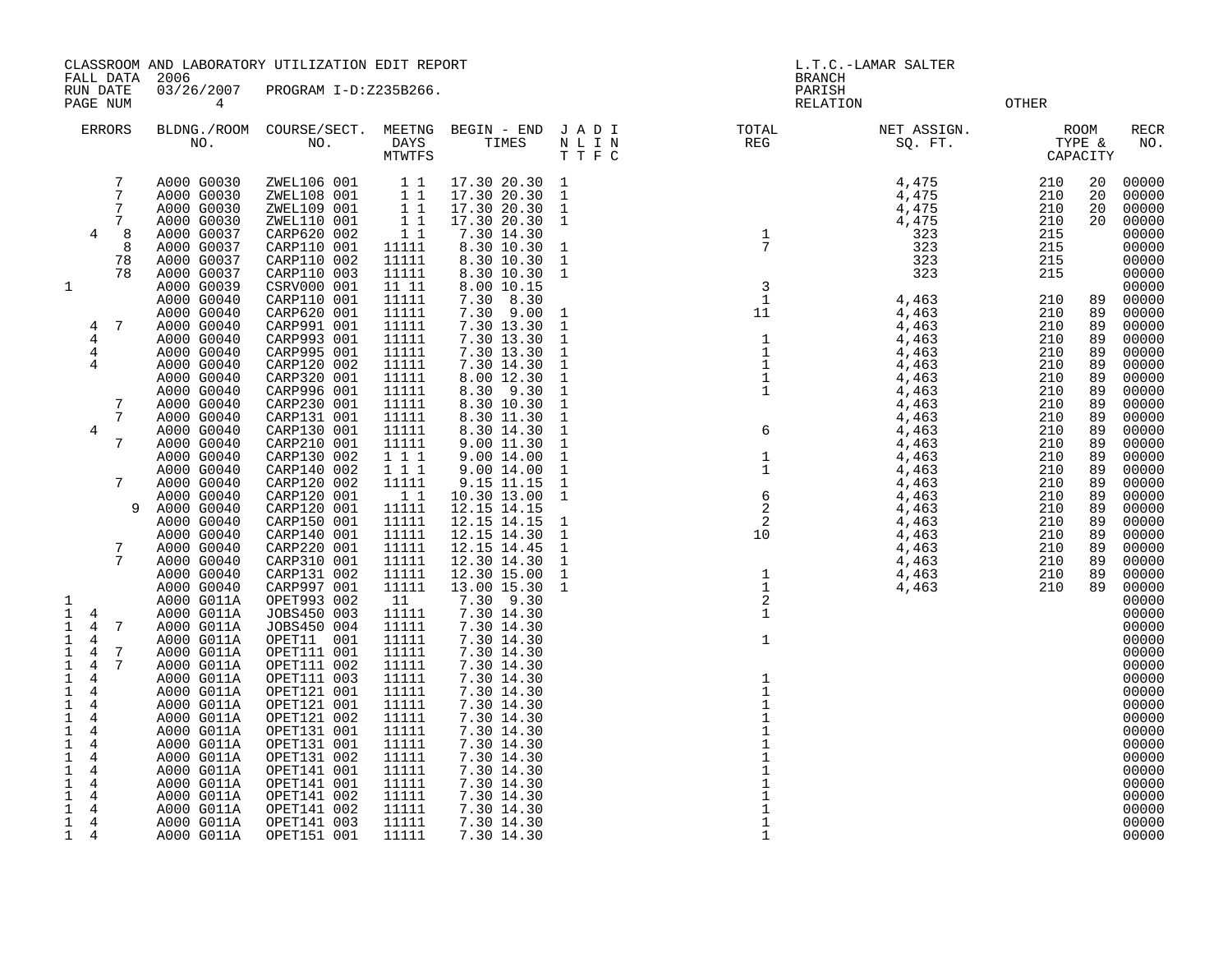|                                                          | CLASSROOM AND LABORATORY UTILIZATION EDIT REPORT |                            |                |                            |                                                                                                                    |                                        | L.T.C.-LAMAR SALTER    |                            |                            |
|----------------------------------------------------------|--------------------------------------------------|----------------------------|----------------|----------------------------|--------------------------------------------------------------------------------------------------------------------|----------------------------------------|------------------------|----------------------------|----------------------------|
| FALL DATA<br>RUN DATE<br>PAGE NUM                        | 2006<br>03/26/2007<br>5                          | PROGRAM I-D:Z235B266.      |                |                            |                                                                                                                    | <b>BRANCH</b><br>PARISH<br>RELATION    |                        | OTHER                      |                            |
| ERRORS                                                   |                                                  |                            | MTWTFS         |                            | BLDNG./ROOM COURSE/SECT. MEETNG BEGIN – END J A D I TOTAL TOTAL NO. NO. DAYS TIMES N L I N REG REG T T F C<br>TTFC |                                        | NET ASSIGN.<br>SQ. FT. | ROOM<br>TYPE &<br>CAPACITY | RECR<br>NO.                |
| 1 4                                                      | A000 G011A                                       | OPET151 001                | 11111          | 7.30 14.30                 |                                                                                                                    | $\mathbf{1}$                           |                        |                            | 00000                      |
| $1 \quad 4 \quad 7$                                      | A000 G011A                                       | OPET151 002                | 11111          | 7.30 14.30                 |                                                                                                                    |                                        |                        |                            | 00000                      |
| $\mathbf{1}$<br>4                                        | A000 G011A                                       | OPET161 001                | 11111          | 7.30 14.30                 |                                                                                                                    | $\overline{c}$                         |                        |                            | 00000                      |
| $\mathbf{1}$<br>4<br>$\mathbf{1}$<br>4                   | A000 G011A<br>A000 G011A                         | OPET161 001<br>OPET161 002 | 11111<br>11111 | 7.30 14.30<br>7.30 14.30   |                                                                                                                    | 1<br>$\mathbf 1$                       |                        |                            | 00000<br>00000             |
| $\mathbf{1}$<br>4                                        | A000 G011A                                       | OPET221 002                | 11111          | 7.30 14.30                 |                                                                                                                    | 2                                      |                        |                            | 00000                      |
| $7\phantom{.0}$<br>$\mathbf{1}$<br>$\overline{4}$        | A000 G011A                                       | OPET221 003                | 11111          | 7.30 14.30                 |                                                                                                                    |                                        |                        |                            | 00000                      |
| 7<br>1<br>4                                              | A000 G011A                                       | OPET231 002                | 11111          | 7.30 14.30                 |                                                                                                                    |                                        |                        |                            | 00000                      |
| $\mathbf{1}$<br>4                                        | A000 G011A                                       | OPET231 003                | 11111          | 7.30 14.30                 |                                                                                                                    | $\overline{2}$                         |                        |                            | 00000                      |
| 1<br>4                                                   | A000 G011A                                       | OPET231 004                | 11111          | 7.30 14.30                 |                                                                                                                    | $\mathbf 1$                            |                        |                            | 00000                      |
| 1<br>4                                                   | A000 G011A                                       | OPET241 001                | 11111          | 7.30 14.30                 |                                                                                                                    | $\mathbf 1$                            |                        |                            | 00000                      |
| $\overline{4}$<br>7<br>1                                 | A000 G011A                                       | OPET241 002                | 11111          | 7.30 14.30<br>7.30 14.30   |                                                                                                                    |                                        |                        |                            | 00000                      |
| $\mathbf{1}$<br>4<br>4<br>1                              | A000 G011A<br>A000 G011A                         | OPET241 003<br>OPET241 004 | 11111<br>11111 | 7.30 14.30                 |                                                                                                                    | $\overline{\mathbf{c}}$<br>$\mathbf 1$ |                        |                            | 00000<br>00000             |
| 1<br>4                                                   | A000 G011A                                       | OPET251 001                | 11111          | 7.30 14.30                 |                                                                                                                    | $\mathbf 1$                            |                        |                            | 00000                      |
| $\mathbf{1}$<br>$\overline{4}$<br>7                      | A000 G011A                                       | OPET251 002                | 11111          | 7.30 14.30                 |                                                                                                                    |                                        |                        |                            | 00000                      |
| $\mathbf{1}$<br>4                                        | A000 G011A                                       | OPET251 003                | 11111          | 7.30 14.30                 |                                                                                                                    | 2                                      |                        |                            | 00000                      |
| 1<br>$\overline{4}$                                      | A000 G011A                                       | OPET251 004                | 11111          | 7.30 14.30                 |                                                                                                                    | $\mathbf{1}$                           |                        |                            | 00000                      |
| 1<br>4                                                   | A000 G011A                                       | OPET251 005                | 11111          | 7.30 14.30                 |                                                                                                                    | 1                                      |                        |                            | 00000                      |
| $\mathbf{1}$<br>$\overline{4}$                           | A000 G011A                                       | OPET261 001                | 11111          | 7.30 14.30                 |                                                                                                                    | $\mathbf{1}$                           |                        |                            | 00000                      |
| $\mathbf{1}$<br>7<br>4<br>$\mathbf{1}$<br>$\overline{4}$ | A000 G011A<br>A000 G011A                         | OPET261 002<br>OPET261 003 | 11111<br>11111 | 7.30 14.30<br>7.30 14.30   |                                                                                                                    | $\overline{2}$                         |                        |                            | 00000<br>00000             |
| $\overline{4}$<br>$\mathbf{1}$                           | A000 G011A                                       | OPET261 004                | 11111          | 7.30 14.30                 |                                                                                                                    | $\mathbf 1$                            |                        |                            | 00000                      |
| $\mathbf{1}$<br>$\overline{4}$                           | A000 G011A                                       | OPET311 001                | 11111          | 7.30 14.30                 |                                                                                                                    | $\mathbf 1$                            |                        |                            | 00000                      |
| $\mathbf{1}$<br>$\overline{4}$<br>7                      | A000 G011A                                       | OPET311 002                | 11111          | 7.30 14.30                 |                                                                                                                    |                                        |                        |                            | 00000                      |
| $\mathbf{1}$<br>$\overline{4}$                           | A000 G011A                                       | OPET311 003                | 11111          | 7.30 14.30                 |                                                                                                                    | $\overline{c}$                         |                        |                            | 00000                      |
| $\mathbf{1}$<br>4                                        | A000 G011A                                       | OPET321 001                | 11111          | 7.30 14.30                 |                                                                                                                    | $\overline{c}$                         |                        |                            | 00000                      |
| $\mathbf{1}$<br>4                                        | A000 G011A                                       | OPET321 002                | 11111          | 7.30 14.30                 |                                                                                                                    | $\mathbf{1}$                           |                        |                            | 00000                      |
| $\mathbf{1}$<br>$\overline{4}$<br>7<br>4                 | A000 G011A                                       | OPET321 003                | 11111          | 7.30 14.30                 |                                                                                                                    |                                        |                        |                            | 00000<br>00000             |
| $\mathbf{1}$<br>$\mathbf{1}$<br>4                        | A000 G011A<br>A000 G011A                         | OPET331 002<br>OPET341 002 | 11111<br>11111 | 7.30 14.30<br>7.30 14.30   |                                                                                                                    | 1<br>$\mathbf{1}$                      |                        |                            | 00000                      |
| $\mathbf{1}$<br>4                                        | A000 G011A                                       | OPET993 001                | 11111          | 7.30 14.30                 |                                                                                                                    | 1                                      |                        |                            | 00000                      |
| 7<br>1                                                   | A000 G011A                                       | JOBS450 002                | 11111          | 9.30 11.30                 |                                                                                                                    |                                        |                        |                            | 00000                      |
| $\mathbf{1}$                                             | A000 G011A                                       | OPET221 001                | 11111          | 9.30 13.30                 |                                                                                                                    | 5                                      |                        |                            | 00000                      |
| 1                                                        | A000 G011A                                       | OPET231 001                | 11111          | 9.30 13.30                 |                                                                                                                    | 5                                      |                        |                            | 00000                      |
| $7\phantom{.0}$<br>1                                     | A000 G011A                                       | OPET331 001                | 11111          | 9.30 13.30                 |                                                                                                                    |                                        |                        |                            | 00000                      |
| $7\phantom{.0}$<br>1                                     | A000 G011A                                       | OPET341 001                | 11111          | 9.30 13.30                 |                                                                                                                    |                                        |                        |                            | 00000                      |
| $\mathbf{1}$<br>7<br>1                                   | A000 G011A                                       | JOBS450 006<br>OPET11 002  | 11111<br>11111 | 10.30 13.30<br>10.30 13.30 |                                                                                                                    | 3                                      |                        |                            | 00000<br>00000             |
| 1                                                        | A000 G011A<br>A000 G011A                         | OPET121 002                | 11111          | 10.30 13.30                |                                                                                                                    | 3                                      |                        |                            | 00000                      |
| 1                                                        | A000 G011A                                       | OPET131 002                | 11111          | 10.30 13.30                |                                                                                                                    |                                        |                        |                            | 00000                      |
| 1                                                        | A000 G011A                                       | OPET331 003                | 11111          | 14.30 15.30                |                                                                                                                    | $\mathbf 1$                            |                        |                            | 00000                      |
|                                                          | A000 G0200                                       | <b>ACCT300 B91</b>         | 111            | 8.00 8.50                  |                                                                                                                    | 6                                      | 777                    | 210                        | 00000<br>16                |
|                                                          | A000 G0200                                       | ACCT100 002                | 1 1 1          | $9.00$ $9.50$              |                                                                                                                    | 5                                      | 777                    | 210                        | 00000<br>16                |
| 7                                                        | A000 G0200                                       | ACCT200 001                | 1 1 1          | $9.00$ $9.50$              | 1                                                                                                                  |                                        | 777                    | 210                        | 00000<br>16                |
|                                                          | A000 G0200                                       | ACCT250 001                | 111            | 10.00 10.50                |                                                                                                                    | 6                                      | 777                    | 210                        | 00000<br>16                |
| 7                                                        | A000 G0200<br>A000 G0200                         | ACCT500 I 9<br>MAST230 B91 | 111<br>111     | 10.00 10.50<br>10.00 10.50 | 1<br>$\mathbf{1}$                                                                                                  | 6                                      | 777<br>777             | 210<br>210                 | 00000<br>16<br>00000<br>16 |
|                                                          | 8<br>A000 G0200                                  | ENGL030 001                | 1 1 1          | 11.00 11.50                |                                                                                                                    | 25                                     | 777                    | 210                        | 00000<br>16                |
|                                                          | A000 G0200<br>8                                  | ACCT100 001                | 1 1 1          | 12.30 13.20                |                                                                                                                    | 28                                     | 777                    | 210                        | 00000<br>16                |
|                                                          | A000 G0200                                       | ACCT400 001                | 1 1 1          | 13.30 14.20                |                                                                                                                    |                                        | 777                    | 210                        | 16<br>00000                |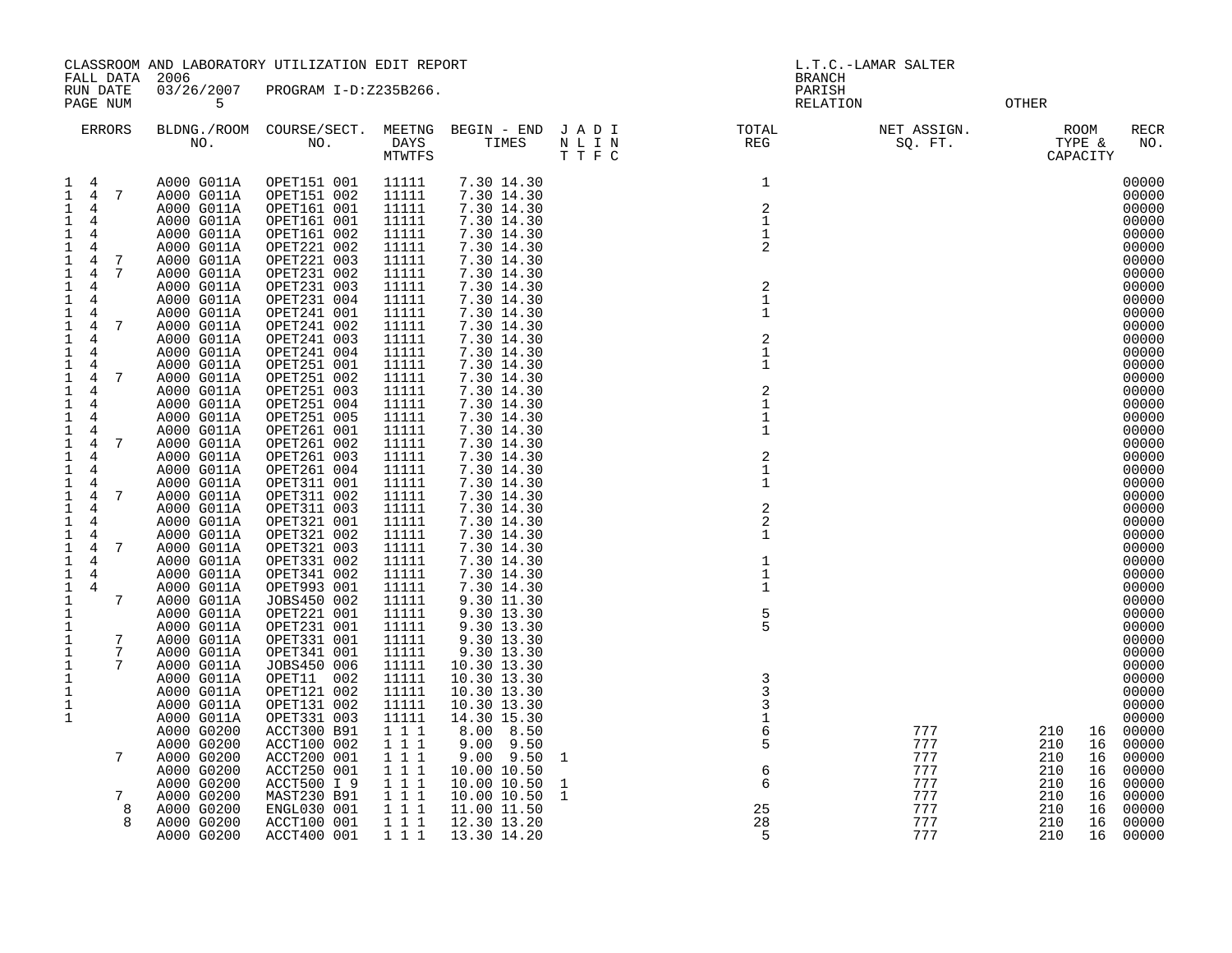CLASSROOM AND LABORATORY UTILIZATION EDIT REPORT AND REPORT THE REPORT OF L.T.C.-LAMAR SALTER

FALL DATA 2006 BRANCH

RUN DATE 03/26/2007 PROGRAM I-D:Z235B266. PAGE NUM 6 CONTROL CONTROL CONTROL CONTROL CONTROL CONTROL CONTROL CONTROL CONTROL CONTROL CONTROL CONTROL CONTROL CONTROL CONTROL CONTROL CONTROL CONTROL CONTROL CONTROL CONTROL CONTROL CONTROL CONTROL CONTROL CONTROL CON

| ERRORS | NO.                      | BLDNG./ROOM COURSE/SECT.<br>NO. | MEETNG<br>DAYS<br><b>MTWTFS</b> | BEGIN - END<br>TIMES     | JADI<br>N L I N<br>TTFC      | TOTAL<br>REG                      | NET ASSIGN.<br>SQ. FT. | CAPACITY   | <b>ROOM</b><br>TYPE & | RECR<br>NO.    |
|--------|--------------------------|---------------------------------|---------------------------------|--------------------------|------------------------------|-----------------------------------|------------------------|------------|-----------------------|----------------|
|        | A000 G0200               | MAST230 191                     | 1 1 1                           | 13.30 14.20              | 1                            | $\overline{c}$                    | 777                    | 210        | 16                    | 00000          |
| 7      | A000 G0200               | OSYS996 001                     | 11                              | 17.30 20.30              |                              |                                   | 777                    | 210        | 16                    | 00000          |
|        | A000 G0200               | ZREA101 001                     | 11                              | 18.00 21.00              | 1                            | 16                                | 777                    | 210        | 16                    | 00000          |
|        | A000 G0201               | ISYS450 191                     | 1 1 1                           | 8.00 8.50                |                              | 13                                | 575                    | 215        | 20                    | 00000          |
|        | A000 G0201               | ISYS650 191                     | 1 1 1                           | 8.00 8.50                | $\mathbf{1}$                 | -6                                | 575                    | 215        | 20                    | 00000          |
| 4      | A000 G0201               | OSYS991 001                     | 11                              | 8.00 15.00               | 1                            | 8                                 | 575                    | 215        | 20                    | 00000          |
| 8      | A000 G0201               | MAST210 191                     | 1 1 1                           | $9.00$ $9.50$            | $\mathbf{1}$                 | 24                                | 575                    | 215        | 20                    | 00000          |
| 8      | A000 G0201               | MEDL300 191                     | 1 1 1                           | $9.00$ $9.50$            | $\mathbf{1}$                 | $\overline{c}$                    | 575                    | 215        | 20                    | 00000          |
| 8      | A000 G0201               | OSYS530 001                     | 1 1 1                           | $9.00$ $9.50$            | $\mathbf{1}$                 | 8                                 | 575                    | 215        | 20                    | 00000          |
| 8      | A000 G0201               | OSYS993 001                     | 11                              | 9.30 10.50               | $\mathbf{1}$                 | $\mathbf{1}$                      | 575                    | 215        | 20                    | 00000          |
| 8      | A000 G0201               | ENGL050 001                     | 1 1 1                           | 10.00 10.50              | $\mathbf{1}$                 | 9                                 | 575                    | 215        | 20                    | 00000          |
|        | A000 G0201               | OSYS995 001                     | 1 1 1                           | 11.00 11.50              |                              | $\mathbf{1}$                      | 575                    | 215        | 20                    | 00000          |
|        | A000 G0201               | MEDL000 001                     | $1\quad1$                       | 11.30 12.50              | $\mathbf{1}$                 | 26                                | 575                    | 215        | 20                    | 00000          |
| 8      | A000 G0201               | JOBS450 001                     | 1 1 1                           | 12.30 13.20              | 1                            | 8                                 | 575                    | 215        | 20                    | 00000          |
| 8      | A000 G0201               | MAST110 191                     | 1 1 1                           | 12.30 13.20              | $\mathbf{1}$                 | $\overline{c}$                    | 575                    | 215        | 20                    | 00000          |
|        | A000 G0202               | HCOR120 01I                     | 1 1 1                           | 9.00 9.50                |                              | 14                                | 952                    | 210        | 20                    | 00000          |
|        | A000 G0202               | MACH350 001                     | 11                              | 9.30 10.50               | 1                            | - 9                               | 952                    | 210        | 20                    | 00000          |
| 7      | A000 G0202               | MAST110 B91                     | 1 1 1                           | 11.00 11.50              |                              |                                   | 952                    | 210        | 20                    | 00000          |
|        | A000 G0202               | KYBD110 001                     | $1 1 1$                         | 13.30 14.20              |                              | 26                                | 952                    | 210        | 20                    | 00000          |
|        | A000 G0203               | ISYS550 191                     | 11111                           | 8.00 8.50                |                              | $\frac{30}{88}$                   | 1,014                  | 210        | 20                    | 00000          |
| 4<br>8 | A000 G0203               | ORNT000 001                     | 11                              | 8.00 14.20               | 1                            |                                   | 1,014                  | 210        | 20                    | 00000          |
| 8      | A000 G0203               | KYBD000 001                     | 11                              | 9.30 10.50               | $\mathbf{1}$                 | 26                                | 1,014                  | 210        | 20                    | 00000          |
| 8      | A000 G0203               | CPTR050 001                     | 11111                           | 9.30 14.30               | $\mathbf{1}$                 | $\overline{1}$                    | 1,014                  | 210        | 20                    | 00000          |
|        | A000 G0203               | CPTR000 001                     | 111                             | 10.00 10.50              | $\mathbf{1}$                 | 28                                | 1,014                  | 210        | 20                    | 00000          |
|        | A000 G0203               | CPTR300 001                     | 1 1 1                           | 11.00 11.50              |                              |                                   | 1,014                  | 210        | 20                    | 00000          |
|        | A000 G0203               | ENGL040 001                     | 11                              | 11.30 12.50              | 1                            | $\frac{12}{11}$<br>$\frac{11}{7}$ | 1,014                  | 210        | 20                    | 00000          |
|        | A000 G0203               | KYBD210 001                     | 111                             | 12.30 13.20              | $\mathbf{1}$                 |                                   | 1,014                  | 210        | 20                    | 00000          |
|        | A000 G0203               | CPTR000 005                     | 1 1 1                           | 13.30 14.20              |                              |                                   | 1,014                  | 210        | 20                    | 00000          |
|        | A000 G0203               | CPTR640 01I                     | 111                             | 13.30 14.20              | 1                            |                                   | 1,014                  | 210        | 20                    | 00000          |
|        | A000 G0203               | KYBD210 002                     | 111                             | 13.30 14.20              | $\mathbf{1}$                 |                                   | 1,014                  | 210        | 20                    | 00000          |
| 4      | A000 G0228               | HNUR212 001                     | 1111                            | 7.00 15.00               |                              |                                   | 630                    | 110        | 42                    | 00000          |
| 4      | A000 G0228               | HNUR112 001                     | 111                             | 7.00 15.00               | 1                            |                                   | 630                    | 110        | 42                    | 00000          |
| 4<br>7 | A000 G0228<br>A000 G0228 | HNUR122 001                     | 111<br>11111                    | 7.00 15.00               | $\mathbf{1}$                 | 31                                | 630<br>630             | 110        | 42                    | 00000<br>00000 |
|        | A000 G0228               | HNUR411 001<br>HNUR340 001      | 11                              | 7.30 10.30<br>7.30 10.30 | $\mathbf{1}$<br>$\mathbf{1}$ | 26                                | 630                    | 110<br>110 | 42<br>42              | 00000          |
|        | A000 G0228               | HNUR110 001                     | 11111                           | 10.30 14.35              |                              | 32                                | 630                    | 110        | 42                    | 00000          |
|        | A000 G0228               | ZMET101 001                     | $\mathbf{1}$                    | 17.30 20.30              |                              | 17                                | 630                    | 110        | 42                    | 00000          |
|        | A000 G0228               | ZIAP101 001                     | $\overline{\phantom{a}}$        | 17.30 20.30              |                              | 15                                | 630                    | 110        | 42                    | 00000          |
|        | A000 G0306               | COMP720 001                     | 11111                           | 7.30 9.30                |                              | $\mathbf{1}$                      | 1,509                  | 210        | 30                    | 00000          |
|        | A000 G0306               | COMP730 001                     | 11111                           | 7.30 9.30                | 1                            | $\mathbf{1}$                      | 1,509                  | 210        | 30                    | 00000          |
|        | A000 G0306               | COMP902 001                     | 11111                           | 7.30<br>9.30             | $\mathbf{1}$                 | $\mathbf{1}$                      | 1,509                  | 210        | 30                    | 00000          |
| 7      | A000 G0306               | MATH110 001                     | 11111                           | 7.30 9.30                | $\mathbf{1}$                 |                                   | 1,509                  | 210        | 30                    | 00000          |
|        | A000 G0306               | ETRN130 001                     | 11111                           | 7.30 11.30               | 1                            | $\mathbf{1}$                      | 1,509                  | 210        | 30                    | 00000          |
|        | A000 G0306               | ETRN140 001                     | 11111                           | 7.30 11.30               | 1                            | $\mathbf{1}$                      | 1,509                  | 210        | 30                    | 00000          |
|        | A000 G0306               | IDEL720 001                     | 11111                           | 7.30 11.30               | $\mathbf{1}$                 | $\mathbf{1}$                      | 1,509                  | 210        | 30                    | 00000          |
| 7      | A000 G0306               | ETRN120 002                     | 11111                           | 8.30 11.00               | $\mathbf{1}$                 |                                   | 1,509                  | 210        | 30                    | 00000          |
| 7      | A000 G0306               | ETRN130 002                     | 11111                           | 8.30 11.00               | 1                            |                                   | 1,509                  | 210        | 30                    | 00000          |
|        | A000 G0306               | COMP100 001                     | 11111                           | 8.30 11.30               | $\mathbf{1}$                 | $\mathbf{1}$                      | 1,509                  | 210        | 30                    | 00000          |
|        | A000 G0306               | COMP101 001                     | 11111                           | 8.30 11.30               | $\mathbf 1$                  | $\mathbf{1}$                      | 1,509                  | 210        | 30                    | 00000          |
|        | A000 G0306               | COMP11 001                      | 11111                           | 8.30 11.30               | $\mathbf{1}$                 | $\mathbf{1}$                      | 1,509                  | 210        | 30                    | 00000          |
|        | A000 G0306               | COMP110 001                     | 11111                           | 8.30 11.30               | $\mathbf{1}$                 | $\mathbf{1}$                      | 1,509                  | 210        | 30                    | 00000          |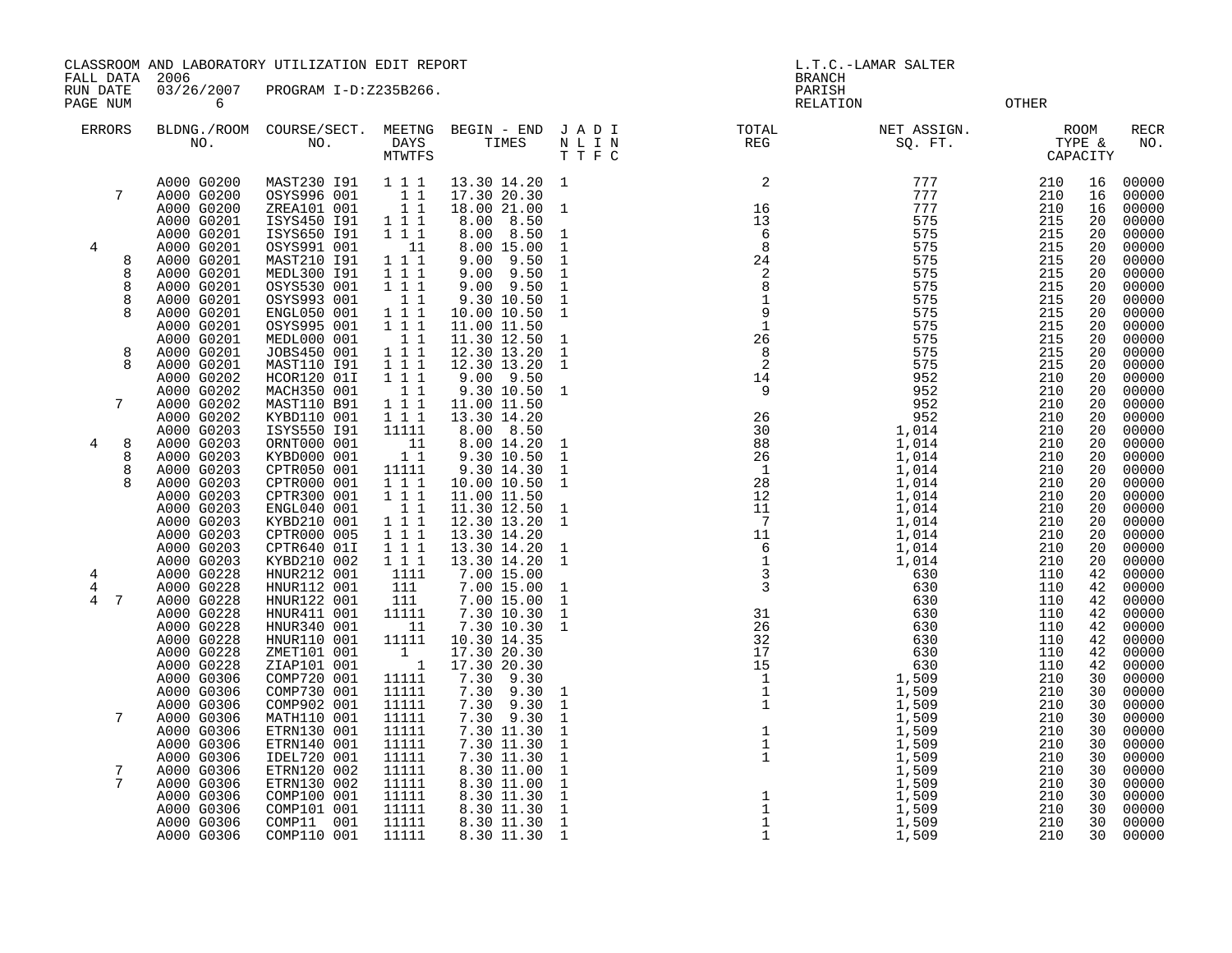CLASSROOM AND LABORATORY UTILIZATION EDIT REPORT SERVICES AND REPORT THE L.T.C.-LAMAR SALTER

FALL DATA 2006 BRANCH

RUN DATE 03/26/2007 PROGRAM I-D:Z235B266.<br>PAGE NUM 7 PAGE NUM 7 CONTRACT THE CONTRACT OF THE CONTRACT CONTRACT CONTRACT CONTRACT ON COMPRETE OF THE CONTRACT OF CONTRACT OF CONTRACT OF CONTRACT OF CONTRACT OF CONTRACT OF CONTRACT OF CONTRACT OF CONTRACT OF CONTRACT OF CONTRAC

| <b>ERRORS</b>       |                 | NO.                                    | BLDNG./ROOM COURSE/SECT.<br>NO.           | MEETNG<br>DAYS<br>MTWTFS | BEGIN - END<br>TIMES                   | J A D I<br>$\begin{array}{ccccc} N&L&I&N\\ T&T&F&C\\ \end{array}$ | NUMBER REG                                                          | NET ASSIGN.<br>SQ. FT.               | TYPE &            | ROOM<br>CAPACITY | <b>RECR</b><br>NO.      |
|---------------------|-----------------|----------------------------------------|-------------------------------------------|--------------------------|----------------------------------------|-------------------------------------------------------------------|---------------------------------------------------------------------|--------------------------------------|-------------------|------------------|-------------------------|
| $\overline{4}$<br>4 | $7\phantom{.0}$ | A000 G0306<br>A000 G0306<br>A000 G0306 | ETRN120 005<br>ETRN220 002<br>ETRN120 004 | 11111<br>11111<br>11111  | 8.30 14.30<br>8.30 14.30<br>9.30 10.30 | $\overline{1}$<br>$\mathbf{1}$<br>$1\,$                           | $\begin{array}{c} 5 \\ 1 \\ 1 \\ 1 \\ 1 \end{array}$                | 1,509<br>$\overline{1,509}$<br>1,509 | 210<br>210<br>210 | 30<br>30<br>30   | 00000<br>00000<br>00000 |
|                     | 7               | A000 G0306<br>A000 G0306               | ETRN210 003<br>CPTR000 004                | 11111<br>11111           | 9.30 10.30<br>9.30 11.30               | $\mathbf{1}$<br>$\mathbf{1}$                                      |                                                                     | 1,509<br>1,509                       | 210<br>210        | 30<br>30         | 00000<br>00000          |
|                     |                 | A000 G0306<br>A000 G0306               | COMP200 001<br>COMP720 002                | 11111<br>11111           | 9.30 14.30<br>9.30 14.30               | $1\,$<br>$\mathbf{1}$                                             | $\begin{array}{c} 1 \\ 1 \\ 1 \\ 2 \\ 8 \\ 8 \end{array}$           | 1,509<br>1,509                       | 210<br>210        | 30<br>30         | 00000<br>00000          |
|                     |                 | A000 G0306<br>A000 G0306               | COMP730 002<br>CPTR000 003                | 11111<br>11111           | 9.30 14.30<br>9.30 14.30               | $\mathbf{1}$<br>$\mathbf{1}$                                      |                                                                     | 1,509<br>1,509                       | 210<br>210        | 30<br>30         | 00000<br>00000          |
|                     |                 | A000 G0306                             | ETRN120 001                               | 11111                    | 9.30 14.30                             | $\mathbf{1}$                                                      |                                                                     | 1,509                                | 210               | 30               | 00000                   |
|                     |                 | A000 G0306<br>A000 G0306               | ETRN130 001<br>ETRN210 001                | 11111<br>11111           | 9.30 14.30<br>9.30 14.30               | $\mathbf{1}$<br>$\mathbf{1}$                                      |                                                                     | 1,509<br>1,509                       | 210<br>210        | 30<br>30         | 00000<br>00000          |
|                     | 7               | A000 G0306                             | ETRN220 001                               | 11111                    | 9.30 14.30                             | $\mathbf{1}$                                                      |                                                                     | 1,509                                | 210               | 30               | 00000                   |
|                     | 7<br>7          | A000 G0306<br>A000 G0306               | ETRN230 001<br>ETRN240 001                | 11111<br>11111           | 9.30 14.30<br>9.30 14.30               | $\mathbf{1}$<br>$1\,$                                             |                                                                     | 1,509<br>1,509                       | 210<br>210        | 30<br>30         | 00000<br>00000          |
|                     | 8<br>8          | A000 G0306<br>A000 G0306               | COMP100 002<br>COMP101 002                | 11111<br>11111           | 10.00 14.30<br>10.00 14.30             | $\mathbf{1}$<br>$\mathbf{1}$                                      |                                                                     | 1,509<br>1,509                       | 210<br>210        | 30<br>30         | 00000<br>00000          |
|                     | 8               | A000 G0306                             | COMP11 002                                | 11111                    | 10.00 14.30                            | $\mathbf{1}$                                                      |                                                                     | 1,509                                | 210               | 30               | 00000                   |
|                     | 8<br>8          | A000 G0306<br>A000 G0306               | COMP110 002<br>COMP200 002                | 11111<br>11111           | 10.00 14.30<br>10.00 14.30             | $\mathbf{1}$<br>$\mathbf{1}$                                      |                                                                     | 1,509<br>1,509                       | 210<br>210        | 30<br>30         | 00000<br>00000          |
|                     | 8               | A000 G0306                             | COMP991 001                               | 11111                    | 10.00 14.30                            | $\mathbf{1}$                                                      | $\begin{array}{c} 1 \\ 1 \\ 1 \\ 1 \\ 1 \\ 2 \\ 2 \\ 3 \end{array}$ | 1,509                                | 210               | 30               | 00000                   |
|                     | 8<br>8          | A000 G0306<br>A000 G0306               | ETRN120 003<br>ETRN130 003                | 11111<br>11111           | 10.30 12.30<br>10.30 12.30             | $\mathbf{1}$<br>$\mathbf{1}$                                      |                                                                     | 1,509<br>1,509                       | 210<br>210        | 30<br>30         | 00000<br>00000          |
|                     |                 | A000 G0306                             | ETRN210 002                               | 11111                    | 12.30 14.30                            |                                                                   |                                                                     | 1,509                                | 210               | 30               | 00000                   |
|                     |                 | A000 G0306<br>A000 G0306               | ETRN220 003<br>CPTR310 001                | 11111<br>$1 1 1$         | 12.30 14.30<br>13.30 14.20             | $\mathbf{1}$<br>$\,$ 1                                            |                                                                     | 1,509<br>1,509                       | 210<br>210        | 30<br>30         | 00000<br>00000          |
| 1                   |                 | A000 G0306<br>A000 G031                | ZBNK101 001<br>DVEN090 B91                | $1\quad1$<br>111         | 18.00 20.00<br>8.00<br>8.50            |                                                                   | 19<br>6                                                             | 1,509                                | 210               | 30               | 00000<br>00000          |
|                     |                 | A000 G0312                             | DVEN090 B93                               | 11111                    | 7.30<br>8.30                           |                                                                   | 4                                                                   | 704                                  | 215               | 10               | 00000                   |
|                     | 7<br>7          | A000 G0312<br>A000 G0312               | DVEN091 B93<br>DVEN092 B93                | 11111<br>11111           | 7.30<br>8.30<br>7.30<br>8.30           | $\mathbf{1}$<br>$\mathbf{1}$                                      |                                                                     | 704<br>704                           | 215<br>215        | 10<br>10         | 00000<br>00000          |
|                     |                 | A000 G0312                             | DVMA090 B93                               | 11111                    | 7.30<br>8.30                           | $1\,$                                                             | 5                                                                   | 704                                  | 215               | 10               | 00000                   |
|                     | 7<br>7          | A000 G0312<br>A000 G0312               | DVMA091 B93<br>DVMA092 B93                | 11111<br>11111           | 7.30<br>8.30<br>8.30<br>7.30           | $\mathbf{1}$<br>$\mathbf{1}$                                      |                                                                     | 704<br>704                           | 215<br>215        | 10<br>10         | 00000<br>00000          |
|                     | 7               | A000 G0312<br>A000 G0312               | DVRE091 B93<br>DVRE090 B93                | 11111<br>11111           | 7.30 8.30<br>7.30 14.30                | $\mathbf{1}$<br>$\mathbf{1}$                                      | 5                                                                   | 704<br>704                           | 215<br>215        | 10<br>10         | 00000<br>00000          |
| 4<br>4              | 7               | A000 G0312                             | DVRE092 B93                               | 11111                    | 7.30 14.30                             | $\mathbf{1}$                                                      |                                                                     | 704                                  | 215               | 10               | 00000                   |
|                     | 7<br>7          | A000 G0312<br>A000 G0312               | DVEN091 B91<br>DVEN092 B91                | $1 1 1$<br>1 1 1         | 8.00<br>8.50<br>8.50<br>8.00           | $\mathbf{1}$<br>$\mathbf{1}$                                      |                                                                     | 704<br>704                           | 215<br>215        | 10<br>10         | 00000<br>00000          |
|                     | 8               | A000 G0312                             | DVMA090 B91                               | 1 1 1                    | 8.00<br>8.50                           | $\mathbf{1}$                                                      | 18                                                                  | 704                                  | 215               | 10               | 00000                   |
|                     | 78<br>78        | A000 G0312<br>A000 G0312               | DVMA091 B91<br>DVMA092 B91                | $1 1 1$<br>$1 1 1$       | 8.00<br>8.50<br>8.00<br>8.50           | $\mathbf{1}$<br>$\mathbf{1}$                                      |                                                                     | 704<br>704                           | 215<br>215        | 10<br>10         | 00000<br>00000          |
|                     | 8               | A000 G0312                             | DVRE090 B91                               | 1 1 1                    | 8.00<br>8.50                           | $\mathbf{1}$                                                      | $\overline{4}$                                                      | 704                                  | 215               | 10               | 00000                   |
|                     | 78<br>78        | A000 G0312<br>A000 G0312               | DVRE091 B91<br>DVRE092 B91                | 111<br>1 1 1             | 8.00<br>8.50<br>8.00<br>8.50           | $\mathbf{1}$<br>1                                                 |                                                                     | 704<br>704                           | 215<br>215        | 10<br>10         | 00000<br>00000          |
|                     | 78<br>78        | A000 G0312<br>A000 G0312               | DVEN090 B94<br>DVEN091 B94                | 11111<br>11111           | 8.30<br>9.30<br>8.30<br>9.30           | $\mathbf{1}$<br>$\mathbf{1}$                                      |                                                                     | 704<br>704                           | 215<br>215        | 10<br>10         | 00000<br>00000          |
|                     | 78              | A000 G0312                             | DVEN092 B94                               | 11111                    | 8.30<br>9.30                           | $\mathbf{1}$                                                      |                                                                     | 704                                  | 215               | 10               | 00000                   |
|                     | 8<br>78         | A000 G0312<br>A000 G0312               | DVMA090 B94<br>DVMA091 B94                | 11111<br>11111           | 8.30<br>9.30<br>8.30<br>9.30           | $\mathbf{1}$<br>$\mathbf{1}$                                      | $\mathbf{1}$                                                        | 704<br>704                           | 215<br>215        | 10<br>10         | 00000<br>00000          |
|                     | 78              | A000 G0312                             | DVMA092 B94                               | 11111                    | 8.30<br>9.30                           | $\mathbf{1}$                                                      |                                                                     | 704                                  | 215               | 10               | 00000                   |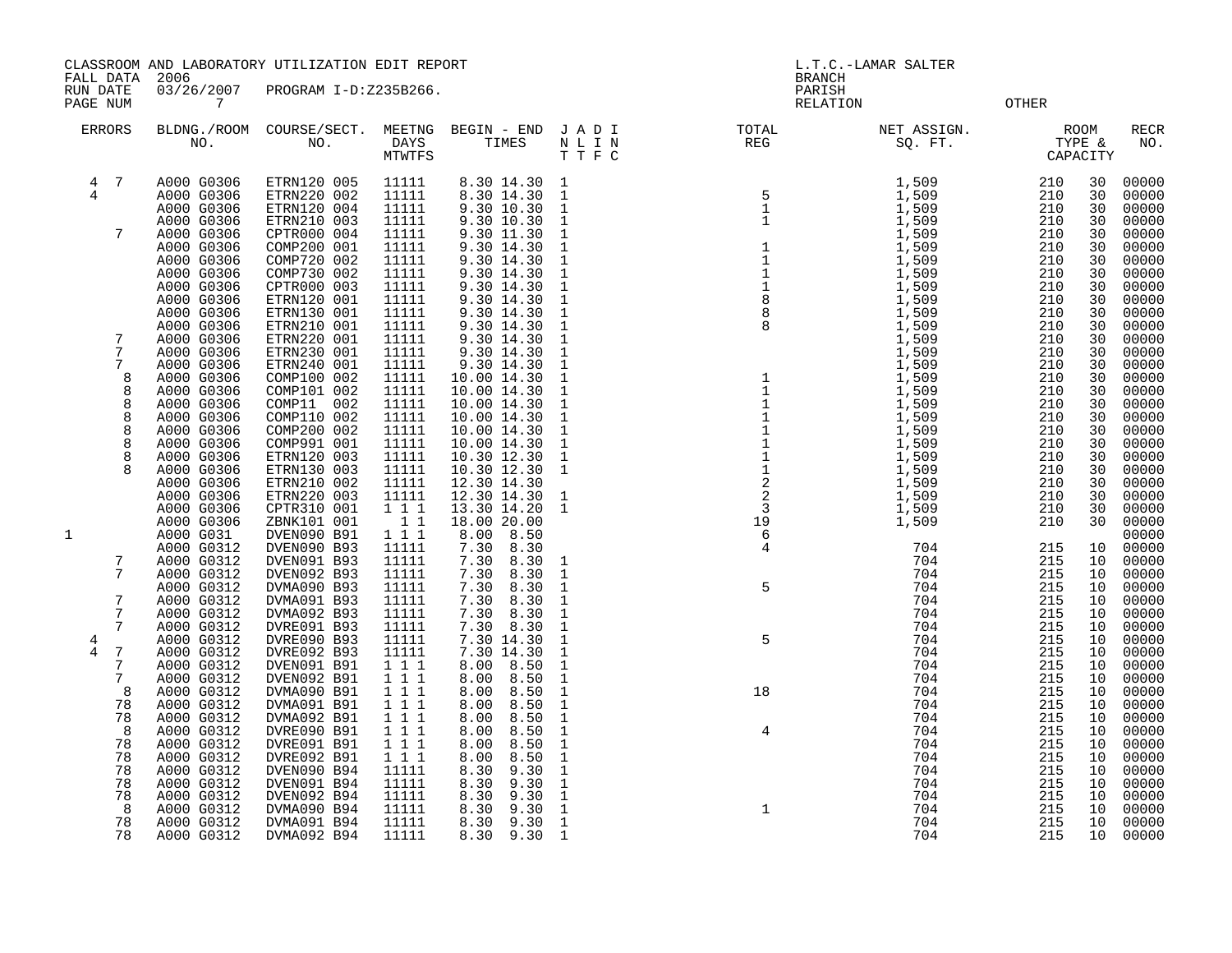| FALL DATA 2006                         |                 |                          | CLASSROOM AND LABORATORY UTILIZATION EDIT REPORT |                        |                            |                              |                                                                                                    | L.T.C.-LAMAR SALTER<br><b>BRANCH</b> |                                        |          |                    |
|----------------------------------------|-----------------|--------------------------|--------------------------------------------------|------------------------|----------------------------|------------------------------|----------------------------------------------------------------------------------------------------|--------------------------------------|----------------------------------------|----------|--------------------|
| RUN DATE<br>PAGE NUM                   |                 | 03/26/2007<br>8          | PROGRAM I-D:Z235B266.                            |                        |                            |                              |                                                                                                    | PARISH<br>RELATION                   | OTHER                                  |          |                    |
| <b>ERRORS</b>                          |                 |                          |                                                  | MTWTFS                 |                            | TTFC                         | BLDNG./ROOM COURSE/SECT. MEETNG BEGIN – END J A D I TOTAL TOTAL NO. NO. DAYS TIMES N L I N REG REG | NET ASSIGN.<br>SQ. FT.               | $TYPE \& TTPE \times TTPE$<br>CAPACITY | ROOM     | <b>RECR</b><br>NO. |
|                                        | 8               | A000 G0312               | DVRE090 B94                                      | 11111                  | 8.30 9.30 1                |                              | $\overline{a}$                                                                                     | 704                                  | 215                                    | 10       | 00000              |
|                                        | 78<br>78        | A000 G0312               | DVRE091 B94                                      | 11111                  | 8.30 9.30                  | $\mathbf{1}$                 |                                                                                                    | 704                                  | 215                                    | 10       | 00000              |
|                                        |                 | A000 G0312<br>A000 G0312 | DVRE092 B94<br>DVEN090 B92                       | 11111<br>1 1 1         | 8.30 9.30<br>13.30 14.20   | $\mathbf{1}$                 | $\mathbf{1}$                                                                                       | 704<br>704                           | 215<br>215                             | 10<br>10 | 00000<br>00000     |
|                                        | 7               | A000 G0312               | DVEN091 B92                                      | 1 1 1                  | 13.30 14.20                | $\mathbf 1$                  |                                                                                                    | 704                                  | 215                                    | 10       | 00000              |
|                                        | 7               | A000 G0312               | DVEN092 B92                                      | 1 1 1                  | 13.30 14.20                | $\mathbf{1}$                 |                                                                                                    | 704                                  | 215<br>215                             | 10       | 00000<br>00000     |
|                                        | 7               | A000 G0312<br>A000 G0312 | DVMA090 B92<br>DVMA091 B92                       | 1 1 1<br>1 1 1         | 13.30 14.20<br>13.30 14.20 | $\mathbf{1}$<br>$\mathbf{1}$ | $\sqrt{2}$                                                                                         | 704<br>704                           | 215                                    | 10<br>10 | 00000              |
|                                        | 7               | A000 G0312               | DVMA092 B92                                      | 1 1 1                  | 13.30 14.20                | $\mathbf{1}$                 |                                                                                                    | 704                                  | 215                                    | 10       | 00000              |
|                                        |                 | A000 G0312               | DVRE090 B92                                      | 111                    | 13.30 14.20                | $\mathbf{1}$                 | $\mathsf S$                                                                                        | 704                                  | 215                                    | 10       | 00000              |
|                                        | 7<br>7          | A000 G0312<br>A000 G0312 | DVRE091 B92<br>DVRE092 B92                       | 111<br>111             | 13.30 14.20<br>13.30 14.20 | $\mathbf{1}$<br>1            |                                                                                                    | 704<br>704                           | 215<br>215                             | 10<br>10 | 00000<br>00000     |
| 1                                      |                 | C000 C0001               | ECDV151 001                                      | 11111                  | 7.15 9.05                  |                              | $\,1\,$                                                                                            |                                      |                                        |          | 00000              |
| $\mathbf 1$                            |                 | C000 C0001               | ECDV241 003                                      | 11111                  | 7.25 9.15                  |                              | $\sqrt{2}$                                                                                         |                                      |                                        |          | 00000              |
| 1                                      | 7               | C000 C0001               | ECDV241 002                                      | 11111                  | 8.00 9.50                  |                              | $\mathbf{1}$                                                                                       |                                      |                                        |          | 00000<br>00000     |
| 1<br>1                                 |                 | C000 C0001<br>C000 C0001 | ECDV151 002<br>ECDV340 001                       | 11111<br>11111         | 8.15 10.05<br>8.30 9.15    |                              | $\mathbf{1}$                                                                                       |                                      |                                        |          | 00000              |
| $\mathbf 1$                            |                 | C000 C0001               | ECDV991 002                                      | 11111                  | 8.35 9.05                  |                              | $\overline{2}$                                                                                     |                                      |                                        |          | 00000              |
| 1                                      |                 | C000 C0001               | ECDV241 001                                      | 11111                  | 9.05 11.55                 |                              | $\overline{4}$                                                                                     |                                      |                                        |          | 00000              |
| 1<br>$\mathbf 1$                       |                 | C000 C0001<br>C000 C0001 | ECDV151 001<br>ECDV341 002                       | 11111<br>11111         | 9.30 11.20<br>9.55 11.45   |                              | 11<br>6                                                                                            |                                      |                                        |          | 00000<br>00000     |
| $\mathbf{1}$                           |                 | C000 C0001               | ECDV991 001                                      | 11111                  | 12.00 12.30                |                              | 1                                                                                                  |                                      |                                        |          | 00000              |
| 1                                      |                 | C000 C0001               | ECDV410 001                                      | 11111                  | 12.00 12.50                |                              | 6                                                                                                  |                                      |                                        |          | 00000              |
| 1<br>$\mathbf 1$                       |                 | C000 C0001<br>C000 C0001 | ECDV211 001<br>ECDV341 001                       | 11111<br>11111         | 12.00 15.45<br>12.30 14.20 |                              | 1<br>10                                                                                            |                                      |                                        |          | 00000<br>00000     |
| $\mathbf{1}$                           |                 | C000 C0001               | ECDV220 001                                      | 11111                  | 12.50 13.30                |                              | 8                                                                                                  |                                      |                                        |          | 00000              |
| $\mathbf{1}$                           |                 | C000 C0001               | ECDV310 001                                      | 11111                  | 13.30 14.40                |                              | 3                                                                                                  |                                      |                                        |          | 00000              |
| $\mathbf{1}$                           |                 | C000 C0005               | ECDV110 001                                      | 11111                  | 7.15 7.55                  |                              | 9<br>11                                                                                            |                                      |                                        |          | 00000              |
| $\mathbf 1$<br>$\mathbf 1$             |                 | C000 C0005<br>C000 C0005 | ECDV120 001<br>ECDV130 001                       | 11111<br>11111         | 7.55 8.35<br>8.35 9.15     |                              | 17                                                                                                 |                                      |                                        |          | 00000<br>00000     |
| $\mathbf{1}$                           |                 | C000 C0005               | ECDV320 001                                      | 11111                  | $9.15$ $9.55$              |                              | 8                                                                                                  |                                      |                                        |          | 00000              |
| $\mathbf 1$                            |                 | C000 C0005               | ECDV330 001                                      | 11111                  | 9.55 10.35                 |                              |                                                                                                    |                                      |                                        |          | 00000              |
| $\mathbf 1$<br>$\mathbf{1}$            |                 | C000 C0005<br>C000 C0010 | ECDV333 002<br>HACR410 003                       | 11111<br>11111         | 10.35 11.15<br>7.30 12.30  |                              | 8<br>$\mathbf{1}$                                                                                  |                                      |                                        |          | 00000<br>00000     |
| $\mathbf{1}$<br>$\overline{4}$         |                 | C000 C0010               | HACR210 001                                      | 11111                  | 7.30 14.30                 |                              | $\overline{2}$                                                                                     |                                      |                                        |          | 00000              |
| $\mathbf{1}$<br>4                      |                 | C000 C0010               | HACR210 002                                      | 11111                  | 7.30 14.30                 |                              | 1                                                                                                  |                                      |                                        |          | 00000              |
| $\mathbf{1}$<br>4<br>$\mathbf{1}$<br>4 | -7              | C000 C0010<br>C000 C0010 | HACR410 001<br>HACR510 001                       | 11111<br>11111         | 7.30 14.30<br>7.30 14.30   |                              | 1                                                                                                  |                                      |                                        |          | 00000<br>00000     |
| $\mathbf{1}$<br>$4\overline{4}$        | 7               | C000 C0010               | HACR210 003                                      | $1\quad1$              | 7.30 14.30                 |                              |                                                                                                    |                                      |                                        |          | 00000              |
| $\mathbf{1}$<br>$\overline{4}$         |                 | C000 C0010               | HACR210 005                                      | 11111                  | 8.30 14.30                 |                              | $\mathbf 1$                                                                                        |                                      |                                        |          | 00000              |
| $1 \overline{3}$                       |                 | C000 C0010               | HACR540 001                                      | 11111                  | 17.30 14.30                |                              | $\mathbf 1$                                                                                        |                                      |                                        |          | 00000              |
| $\mathbf 1$<br>1                       |                 | C000 C0010<br>C000 C0010 | HACR210 004<br>HACR150 003                       | 11111<br>1 1           | 17.30 20.30<br>17.30 20.30 |                              | $\mathbf{2}$<br>2                                                                                  |                                      |                                        |          | 00000<br>00000     |
| $\mathbf{1}$                           | $7\overline{ }$ | C000 C0010               | HACR160 005                                      | $1\quad1$              | 17.30 20.30                |                              |                                                                                                    |                                      |                                        |          | 00000              |
| $\overline{7}$<br>1                    |                 | C000 C0010               | HACR410 002                                      | $1\quad1$              | 17.30 20.30                |                              |                                                                                                    |                                      |                                        |          | 00000              |
| $\mathbf 1$<br>$\mathbf 1$             |                 | C000 C0010<br>C000 C0010 | HACR510 001<br>HACR540 002                       | $1\quad1$<br>$1\quad1$ | 17.30 20.30<br>17.30 20.30 |                              | $\frac{1}{1}$                                                                                      |                                      |                                        |          | 00000<br>00000     |
| $\overline{7}$<br>1                    |                 | C000 C0012               | HACR150 002                                      | 11111                  | 7.30 12.30                 |                              |                                                                                                    |                                      |                                        |          | 00000              |
| 1                                      | $7\overline{ }$ | C000 C0012               | HACR160 003                                      | 11111                  | 7.30 12.30                 |                              |                                                                                                    |                                      |                                        |          | 00000              |
| 1                                      | $\overline{7}$  | C000 C0012               | HACR170 004                                      | 11111                  | 7.30 12.30                 |                              |                                                                                                    |                                      |                                        |          | 00000              |
| $\mathbf{1}$                           |                 | C000 C0012               | HACR240 003                                      | 11111                  | 7.30 12.30                 |                              | 1                                                                                                  |                                      |                                        |          | 00000              |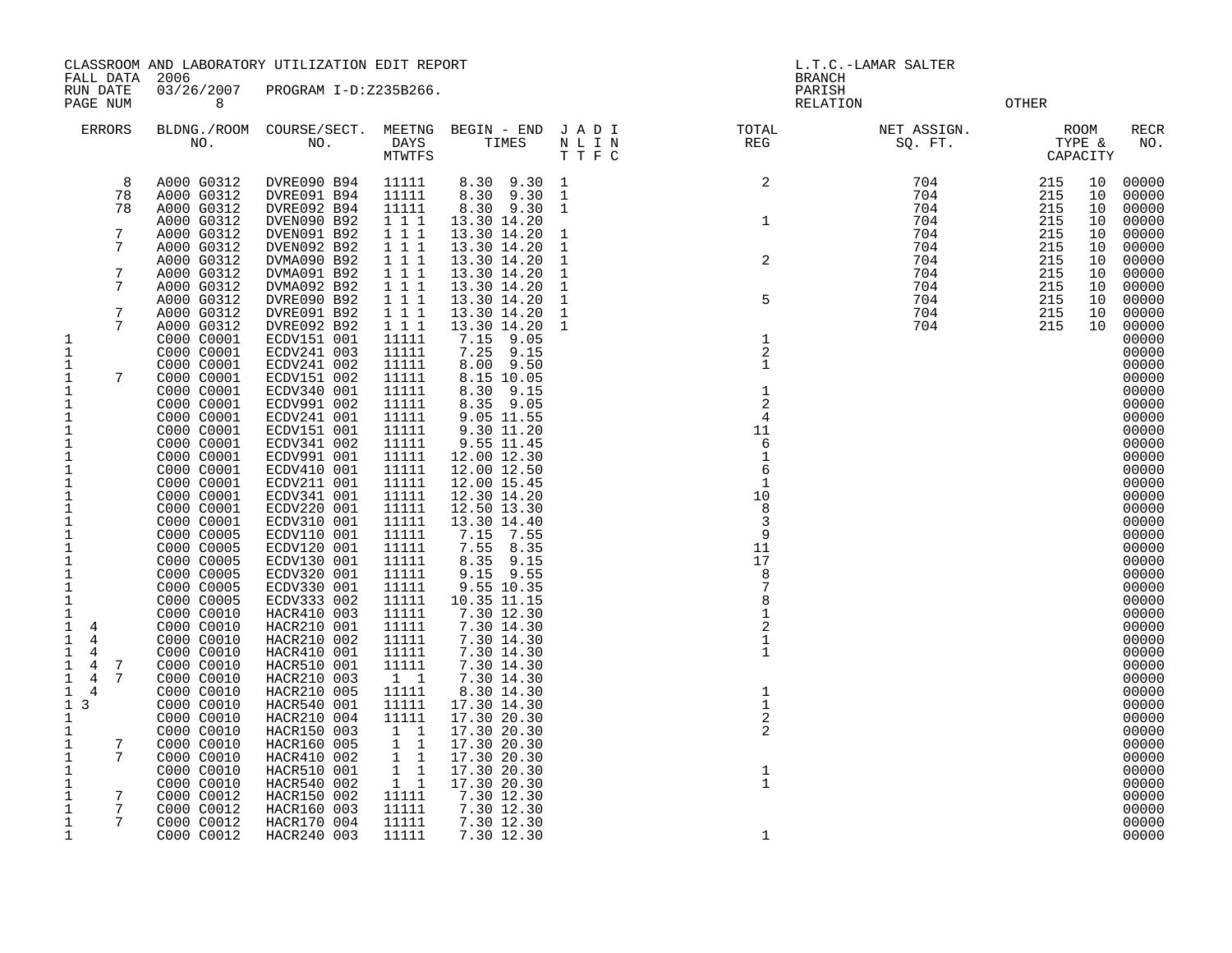|                                                                                                                                                                                                                                                                                                                                                                                                                                           |                                                                                                                                                                                                                                                                                                                                                                                                                    | CLASSROOM AND LABORATORY UTILIZATION EDIT REPORT                                                                                                                                                                                                                                                                                                                                                                                                |                                                                                                                                                                                                                                                                                     |                                                                                                                                                                                                                                                                                                                                                                                                                       | L.T.C.-LAMAR SALTER     |                                                                                                                                          |                        |                                                                                                                                                                                                                                                                   |  |
|-------------------------------------------------------------------------------------------------------------------------------------------------------------------------------------------------------------------------------------------------------------------------------------------------------------------------------------------------------------------------------------------------------------------------------------------|--------------------------------------------------------------------------------------------------------------------------------------------------------------------------------------------------------------------------------------------------------------------------------------------------------------------------------------------------------------------------------------------------------------------|-------------------------------------------------------------------------------------------------------------------------------------------------------------------------------------------------------------------------------------------------------------------------------------------------------------------------------------------------------------------------------------------------------------------------------------------------|-------------------------------------------------------------------------------------------------------------------------------------------------------------------------------------------------------------------------------------------------------------------------------------|-----------------------------------------------------------------------------------------------------------------------------------------------------------------------------------------------------------------------------------------------------------------------------------------------------------------------------------------------------------------------------------------------------------------------|-------------------------|------------------------------------------------------------------------------------------------------------------------------------------|------------------------|-------------------------------------------------------------------------------------------------------------------------------------------------------------------------------------------------------------------------------------------------------------------|--|
| FALL DATA<br>RUN DATE                                                                                                                                                                                                                                                                                                                                                                                                                     | 2006<br>03/26/2007                                                                                                                                                                                                                                                                                                                                                                                                 | PROGRAM I-D:Z235B266.                                                                                                                                                                                                                                                                                                                                                                                                                           |                                                                                                                                                                                                                                                                                     |                                                                                                                                                                                                                                                                                                                                                                                                                       |                         | <b>BRANCH</b><br>PARISH                                                                                                                  |                        |                                                                                                                                                                                                                                                                   |  |
| PAGE NUM                                                                                                                                                                                                                                                                                                                                                                                                                                  | 9                                                                                                                                                                                                                                                                                                                                                                                                                  |                                                                                                                                                                                                                                                                                                                                                                                                                                                 |                                                                                                                                                                                                                                                                                     |                                                                                                                                                                                                                                                                                                                                                                                                                       |                         | RELATION                                                                                                                                 |                        | <b>OTHER</b>                                                                                                                                                                                                                                                      |  |
| <b>ERRORS</b>                                                                                                                                                                                                                                                                                                                                                                                                                             | BLDNG./ROOM<br>NO.                                                                                                                                                                                                                                                                                                                                                                                                 | COURSE/SECT.<br>NO.                                                                                                                                                                                                                                                                                                                                                                                                                             | MEETNG<br><b>DAYS</b><br>MTWTFS                                                                                                                                                                                                                                                     | BEGIN - END<br>TIMES                                                                                                                                                                                                                                                                                                                                                                                                  | JADI<br>N L I N<br>TTFC | TOTAL<br><b>REG</b>                                                                                                                      | NET ASSIGN.<br>SQ. FT. | <b>RECR</b><br><b>ROOM</b><br>TYPE &<br>NO.<br>CAPACITY                                                                                                                                                                                                           |  |
| 1<br>$\mathbf{1}$<br>4<br>4<br>4<br>7<br>4<br>$\mathbf{1}$<br>4<br>$\mathbf 1$<br>4<br>$\mathbf 1$<br>4<br>$\mathbf 1$<br>7<br>4<br>$\mathbf 1$<br>1<br>4<br>1<br>4<br>4<br>1<br>4<br>$\mathbf{1}$<br>4<br>$\mathbf 1$<br>$\mathbf 1$<br>$\mathbf 1$<br>1<br>4<br>1<br>4<br>$\mathbf 1$<br>4<br>$1\,$<br>7<br>$\mathbf 1$<br>7<br>$\mathbf{1}$<br>7<br>$\mathbf 1$<br>4<br>$\mathbf 1$<br>7<br>4<br>$\mathbf{1}$<br>7<br>$\mathbf 1$<br>7 | C000 C0012<br>C000 C0012<br>C000 C0012<br>C000 C0012<br>C000 C0012<br>C000 C0012<br>C000 C0012<br>C000 C0012<br>C000 C0012<br>C000 C0012<br>C000 C0012<br>C000 C0012<br>C000 C0012<br>C000 C0012<br>C000 C0012<br>C000 C0012<br>C000 C0012<br>C000 C0012<br>C000 C0012<br>C000 C0012<br>C000 C0012<br>C000 C0012<br>C000 C0012<br>C000 C0012<br>C000 C0012<br>C000 C0012<br>C000 C0012<br>C000 C0012<br>C000 C0012 | HACR420 003<br>HACR150 001<br>HACR160 001<br>HACR160 002<br>HACR170 001<br>HACR170 002<br>HACR170 003<br>HACR220 001<br>HACR220 002<br>HACR230 001<br>HACR240 001<br>HACR420 001<br>HACR530 001<br>HACR550 001<br>HACR560 001<br>HACR991 001<br>HACR993 001<br>HACR995 001<br>HACR996 001<br>HACR997 001<br>HACR160 007<br>HACR160 004<br>HACR150 004<br>HACR160 006<br>HACR220 004<br>HACR230 003<br>HACR170 005<br>HACR220 003<br>HACR230 002 | 11111<br>11111<br>11111<br>11111<br>11111<br>11111<br>11111<br>11111<br>11111<br>11111<br>11111<br>11111<br>11111<br>11111<br>11111<br>11111<br>11111<br>11111<br>11111<br>11111<br>$1\quad1$<br>11111<br>11111<br>11111<br>11111<br>11111<br>1 1<br>$1\quad1$<br>1<br>$\mathbf{1}$ | 7.30 12.30<br>7.30 14.30<br>7.30 14.30<br>7.30 14.30<br>7.30 14.30<br>7.30 14.30<br>7.30 14.30<br>7.30 14.30<br>7.30 14.30<br>7.30 14.30<br>7.30 14.30<br>7.30 14.30<br>7.30 14.30<br>7.30 14.30<br>7.30 14.30<br>7.30 14.30<br>7.30 14.30<br>7.30 14.30<br>7.30 14.30<br>7.30 14.30<br>7.30 14.30<br>8.30 11.30<br>8.30 13.30<br>8.30 13.30<br>8.30 14.30<br>8.30 14.30<br>17.30 20.30<br>17.30 20.30<br>17.30 20.30 |                         | $\frac{1}{2}$<br>$\overline{2}$<br>$\overline{\mathbf{c}}$<br>$\mathbf{1}$<br>$\overline{2}$<br>$\mathbf{1}$<br>1<br>$\overline{2}$<br>1 |                        | 00000<br>00000<br>00000<br>00000<br>00000<br>00000<br>00000<br>00000<br>00000<br>00000<br>00000<br>00000<br>00000<br>00000<br>00000<br>00000<br>00000<br>00000<br>00000<br>00000<br>00000<br>00000<br>00000<br>00000<br>00000<br>00000<br>00000<br>00000<br>00000 |  |
| $\mathbf 1$<br>7<br>7                                                                                                                                                                                                                                                                                                                                                                                                                     | C000 C0012<br>C000 C0012                                                                                                                                                                                                                                                                                                                                                                                           | HACR240 002<br>HACR420 002                                                                                                                                                                                                                                                                                                                                                                                                                      | $\mathbf{1}$<br>$\mathbf{1}$<br>$\mathbf 1$                                                                                                                                                                                                                                         | 17.30 20.30<br>17.30 20.30                                                                                                                                                                                                                                                                                                                                                                                            |                         |                                                                                                                                          |                        | 00000<br>00000                                                                                                                                                                                                                                                    |  |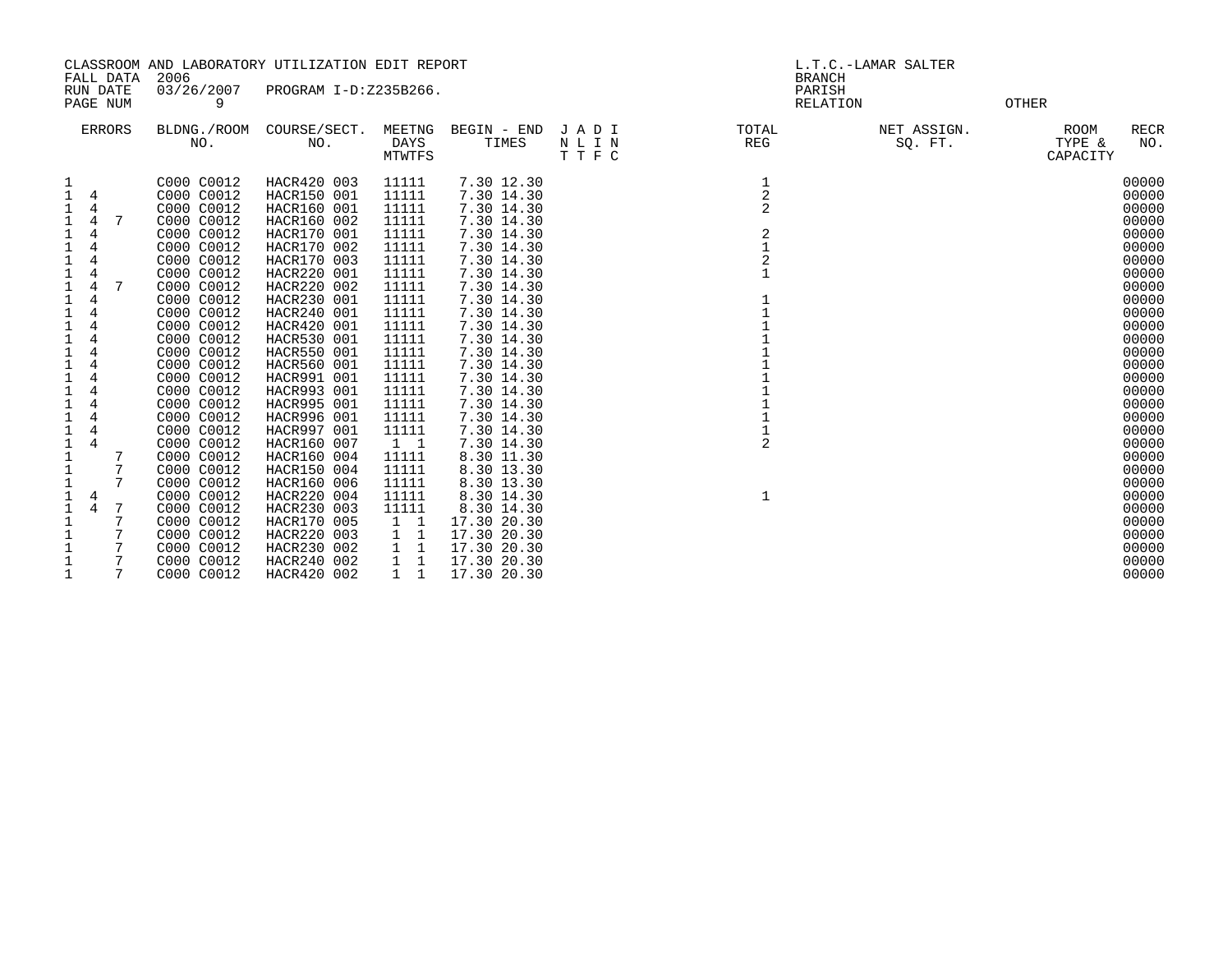| ERROR<br>PAGE |  |
|---------------|--|
|---------------|--|

| ERROR 1 - CLASS AND LABORATORY UTILIZATION FILE DOES NOT MATCH WITH BLDGS AND ROOMS FILE.<br>THE ROOM, BUILDING, AND CLASS FILES MUST ALL MATCH. IF THE ROOM NUMBER ON THE UTILIZATION IS CORRECT,<br>THE ROOM SHOULD TO BE ADDED TO THE ROOM FILE. | 137               |
|-----------------------------------------------------------------------------------------------------------------------------------------------------------------------------------------------------------------------------------------------------|-------------------|
| ERROR 2 - THERE SHOULD BE AT LEAST ONE ENTRY IN THE DAYS-OF-WEEK-COURSE-MEETS FIELD.                                                                                                                                                                |                   |
| ERROR 3 - BEGIN-END-TIME FIELDS MUST BE BETWEEN 06.00 AND 23.00                                                                                                                                                                                     | 2                 |
| ERROR 4 - WARNING - CLASS TIME EXCEEDS 5 HOURS.                                                                                                                                                                                                     | 216               |
| ERROR 5 - ROOM TYPE INVALID FOR TEACHING CLASS, CLASSES CANNOT BE SCHEDULED IN ROOMS DESIGNATED AS CIRCULATION,<br>CUSTODIAL OR MECHANICAL.                                                                                                         |                   |
| ERROR 7 - THE TOTAL REGISTRANTS FIELD MUST NOT BE BLANK OR ZEROS                                                                                                                                                                                    | 143               |
| 8 - WARNING - EXCEEDS THE CAPACITY OF THE ROOM BY 50% (IF THIS IS A JOINT CLASS ITS REGISTRANTS ARE INCLUDED).<br>ERROR<br>PLEASE CHECK THE CAPACITY OF THE ROOM AS IT APPEARS ON THE ROOM FILE.                                                    | 153               |
| ERROR 9 - UNLESS THERE IS A JOINT CLASS, ALTERNATE WEEKS OR INCONSISTENT MEETING TIMES, THERE SHOULD BE NO DUPLICATES.                                                                                                                              | 8                 |
| TOTAL ERRORS (INCLUDING WARNINGS)                                                                                                                                                                                                                   | 659               |
| TOTAL NUMBER OF RECORDS READ<br>TOTAL NUMBER OF RECORDS ACCEPTED FOR SPACE UTILIZATION COMPUTATION<br>NUMBER OF JOINT-CLASS RECORDS<br>NUMBER OF ALTERATE WEEKS RECORDS<br>NUMBER OF DIFFERENT TIMES RECORDS                                        | 439<br>187<br>263 |

NUMBER OF INCONSISTENT RECORDS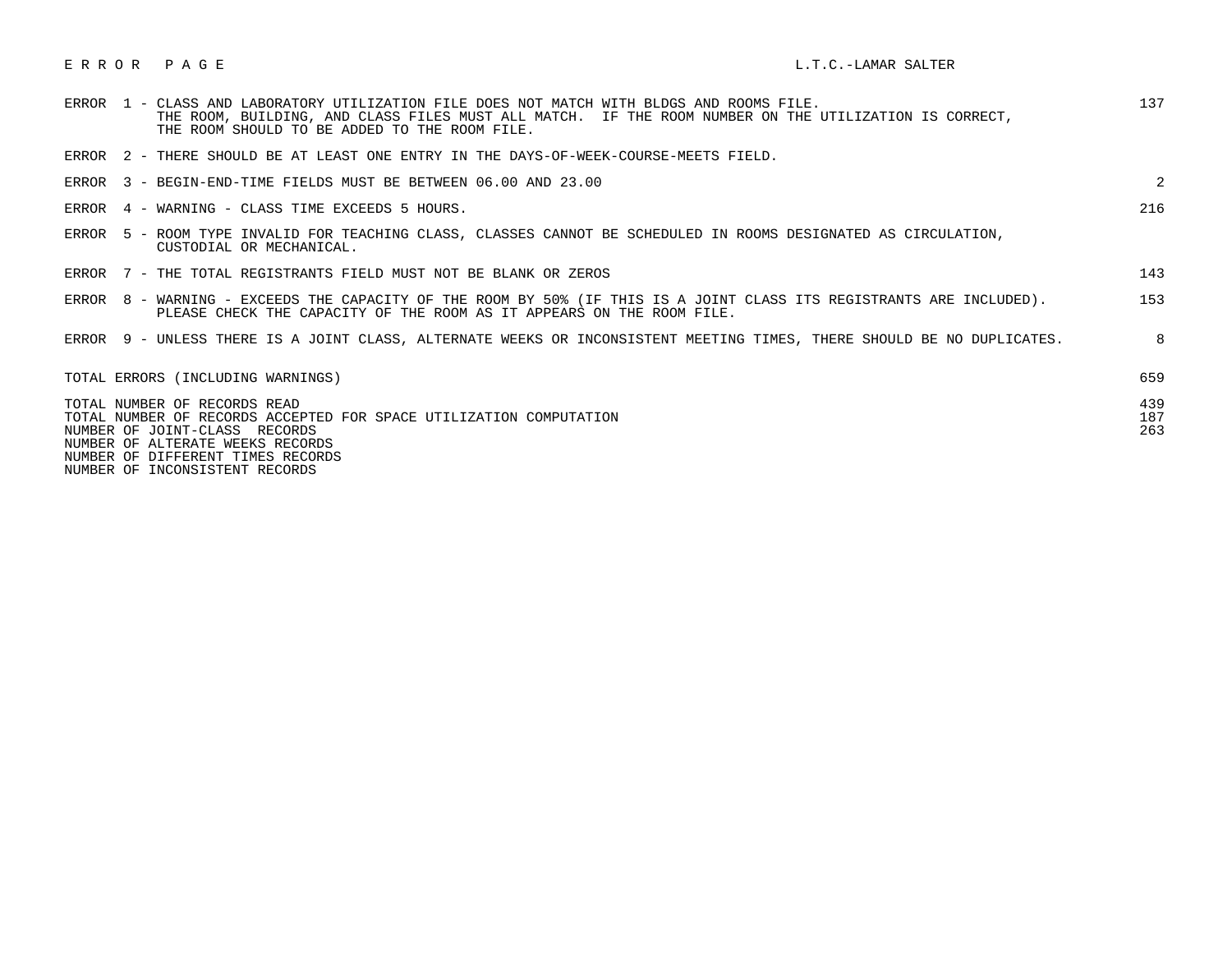|                                                                                      | DAY USE         | NIGHT USE       | тотаь           |
|--------------------------------------------------------------------------------------|-----------------|-----------------|-----------------|
|                                                                                      | $(0600 - 1700)$ | $(1700 - 2300)$ | $(0600 - 2300)$ |
| *CLASSROOM FACILITIES                                                                |                 |                 |                 |
| TOTAL NUMBER OF ROOMS                                                                |                 |                 | 1               |
| TOTAL NUMBER OF STATIONS (CAPACITY)                                                  |                 |                 | 42              |
| WEEKLY STUDENT CONTACT HOURS                                                         | 1509            | 96              | 1605            |
| WEEKLY TOTAL OF ROOMS AVAILABLE - COUNTED IN HALF HOUR INCREMENTS                    | 90              | 50              | 140             |
| WEEKLY TOTAL OF ROOMS IN USE - COUNTED IN HALF HOUR INCREMENTS                       | 157             | 12              | 169             |
| WEEKLY TOTAL OF STUDENT STATIONS AVAILABLE - COUNTED IN HALF HOUR INCREMENTS         | 3780            | 2100            | 5880            |
| WEEKLY TOTAL OF STATIONS AVAILABLE IN ROOMS IN USE - COUNTED IN HALF HOUR INCREMENTS | 6594            | 504             | 7098            |
| WEEKLY TOTAL OF STATIONS IN USE - COUNTED IN HALF HOUR INCREMENTS                    | 3018            | 192             | 3210            |
| PERCENT OF ROOMS IN USE TO ROOMS AVAILABLE                                           | 174.4           | 24.0            | 120.7           |
| PERCENT OF STATIONS IN USE TO STATIONS AVAILABLE                                     | 79.8            | 9.1             | 54.6            |
| PERCENT OF STATIONS IN USE TO STATIONS AVAILABLE IN OCCUPIED ROOMS                   | 45.8            | 38.1            | 45.2            |
|                                                                                      | DAY USE         | NIGHT USE       | TOTAL           |
|                                                                                      | $(0600 - 1700)$ | $(1700 - 2300)$ | $(0600 - 2300)$ |
|                                                                                      |                 |                 |                 |
| CLASSROOM                                                                            |                 |                 |                 |
| TOTAL NUMBER OF ROOMS                                                                |                 |                 | 1               |
| TOTAL NUMBER OF STATIONS (CAPACITY)                                                  |                 |                 | 42              |
| WEEKLY STUDENT CONTACT HOURS                                                         | 1509            | 96              | 1605            |
| WEEKLY TOTAL OF ROOMS AVAILABLE - COUNTED IN HALF HOUR INCREMENTS                    | 90              | 50              | 140             |
| WEEKLY TOTAL OF ROOMS IN USE - COUNTED IN HALF HOUR INCREMENTS                       | 157             | 12              | 169             |
| WEEKLY TOTAL OF STUDENT STATIONS AVAILABLE - COUNTED IN HALF HOUR INCREMENTS         | 3780            | 2100            | 5880            |
| WEEKLY TOTAL OF STATIONS AVAILABLE IN ROOMS IN USE - COUNTED IN HALF HOUR INCREMENTS | 6594            | 504             | 7098            |
| WEEKLY TOTAL OF STATIONS IN USE - COUNTED IN HALF HOUR INCREMENTS                    | 3018            | 192             | 3210            |
| PERCENT OF ROOMS IN USE TO ROOMS AVAILABLE                                           | 174.4           | 24.0            | 120.7           |
| PERCENT OF STATIONS IN USE TO STATIONS AVAILABLE                                     | 79.8            | 9.1             | 54.6            |
| PERCENT OF STATIONS IN USE TO STATIONS AVAILABLE IN OCCUPIED ROOMS                   | 45.8            | 38.1            | 45.2            |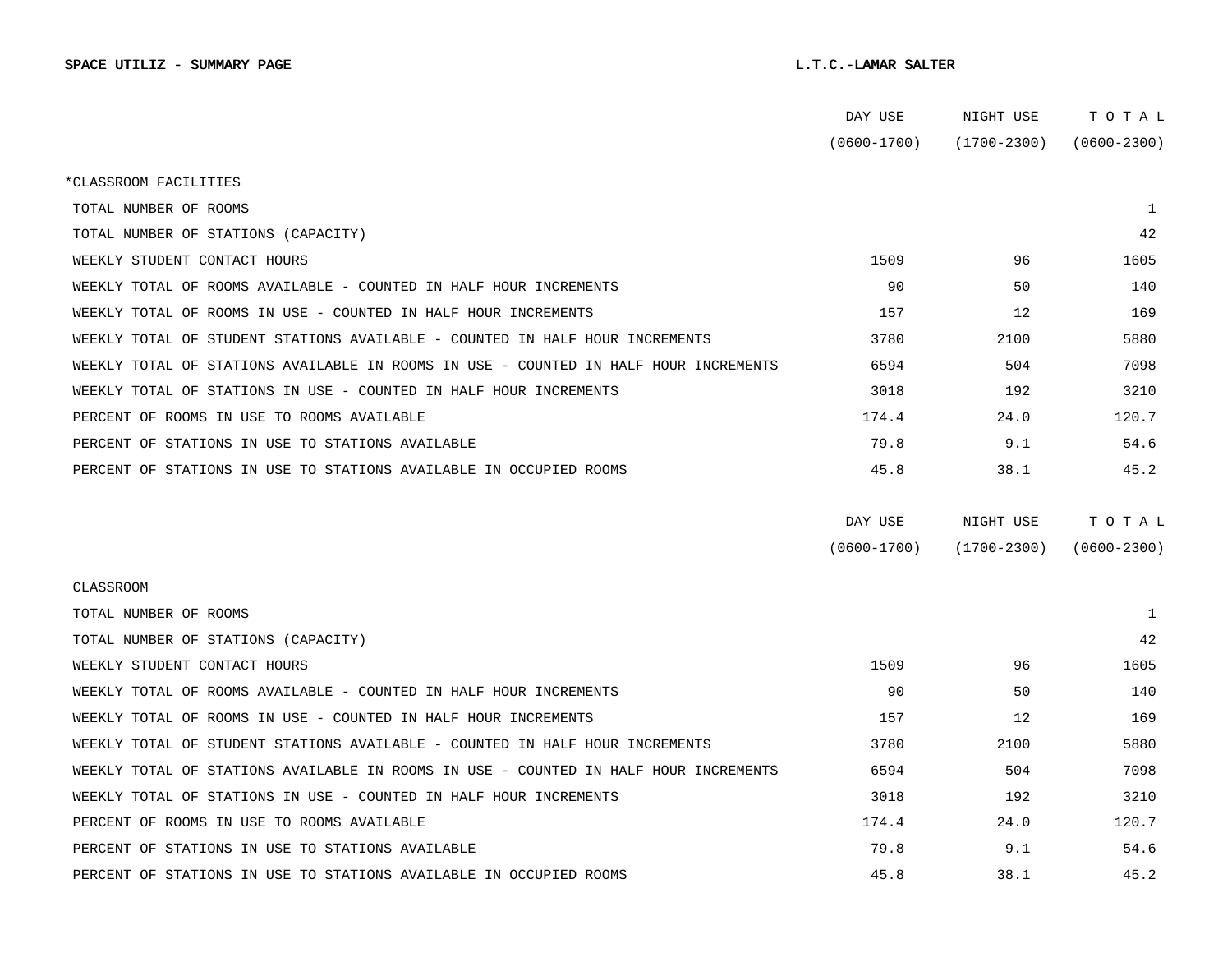|                                                                                      | DAY USE         | NIGHT USE       | TOTAL           |
|--------------------------------------------------------------------------------------|-----------------|-----------------|-----------------|
|                                                                                      | $(0600 - 1700)$ | $(1700 - 2300)$ | $(0600 - 2300)$ |
| *LABORATORY FACILITIES                                                               |                 |                 |                 |
| TOTAL NUMBER OF ROOMS                                                                |                 |                 | 9               |
| TOTAL NUMBER OF STATIONS (CAPACITY)                                                  |                 |                 | 227             |
| WEEKLY STUDENT CONTACT HOURS                                                         | 6107            | 172             | 6279            |
| WEEKLY TOTAL OF ROOMS AVAILABLE - COUNTED IN HALF HOUR INCREMENTS                    | 810             | 450             | 1260            |
| WEEKLY TOTAL OF ROOMS IN USE - COUNTED IN HALF HOUR INCREMENTS                       | 271             | 20              | 291             |
| WEEKLY TOTAL OF STUDENT STATIONS AVAILABLE - COUNTED IN HALF HOUR INCREMENTS         | 20430           | 11350           | 31780           |
| WEEKLY TOTAL OF STATIONS AVAILABLE IN ROOMS IN USE - COUNTED IN HALF HOUR INCREMENTS | 7753            | 432             | 8185            |
| WEEKLY TOTAL OF STATIONS IN USE - COUNTED IN HALF HOUR INCREMENTS                    | 12215           | 344             | 12559           |
| PERCENT OF ROOMS IN USE TO ROOMS AVAILABLE                                           | 33.5            | 4.4             | 23.1            |
| PERCENT OF STATIONS IN USE TO STATIONS AVAILABLE                                     | 59.8            | 3.0             | 39.5            |
| PERCENT OF STATIONS IN USE TO STATIONS AVAILABLE IN OCCUPIED ROOMS                   | 157.6           | 79.6            | 153.4           |
|                                                                                      | DAY USE         | NIGHT USE       | TOTAL           |
|                                                                                      | $(0600 - 1700)$ | $(1700 - 2300)$ | $(0600 - 2300)$ |
| CLASS LABORATORY                                                                     |                 |                 |                 |
| TOTAL NUMBER OF ROOMS                                                                |                 |                 | 9               |
| TOTAL NUMBER OF STATIONS (CAPACITY)                                                  |                 |                 | 227             |
| WEEKLY STUDENT CONTACT HOURS                                                         | 6107            | 172             | 6279            |
| WEEKLY TOTAL OF ROOMS AVAILABLE - COUNTED IN HALF HOUR INCREMENTS                    | 810             | 450             | 1260            |
| WEEKLY TOTAL OF ROOMS IN USE - COUNTED IN HALF HOUR INCREMENTS                       | 271             | 20              | 291             |
| WEEKLY TOTAL OF STUDENT STATIONS AVAILABLE - COUNTED IN HALF HOUR INCREMENTS         | 20430           | 11350           | 31780           |

WEEKLY TOTAL OF STATIONS AVAILABLE IN ROOMS IN USE - COUNTED IN HALF HOUR INCREMENTS 7753 432 432 WEEKLY TOTAL OF STATIONS IN USE - COUNTED IN HALF HOUR INCREMENTS 12215 12215 344 12559 PERCENT OF ROOMS IN USE TO ROOMS AVAILABLE **123.1** 33.5 4.4 23.1 PERCENT OF STATIONS IN USE TO STATIONS AVAILABLE **199.9** 59.8 59.8 3.0 39.5 PERCENT OF STATIONS IN USE TO STATIONS AVAILABLE IN OCCUPIED ROOMS 157.6 157.6 79.6 153.4